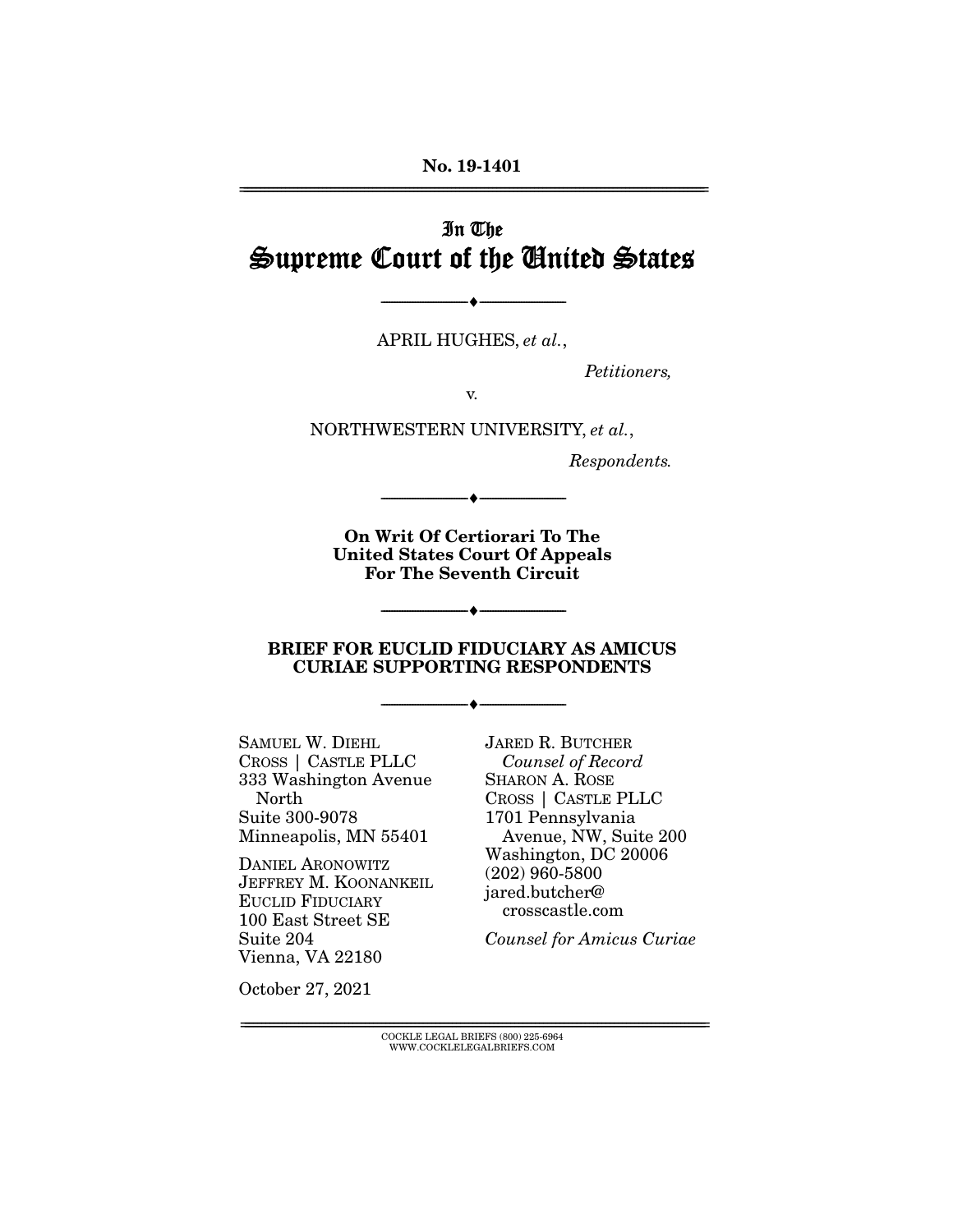# TABLE OF CONTENTS

|                                                                                                                                                          | Page |
|----------------------------------------------------------------------------------------------------------------------------------------------------------|------|
|                                                                                                                                                          | 1    |
|                                                                                                                                                          | iii  |
| INTEREST OF AMICUS CURIAE                                                                                                                                | 1    |
| INTRODUCTION AND SUMMARY OF THE                                                                                                                          |      |
|                                                                                                                                                          | 2    |
|                                                                                                                                                          | 6    |
| Implausible ERISA claims are unfairly al-<br>Ι.<br>lowed to proceed against prudent plans                                                                | 6    |
| Industry data demonstrates that ex-<br>А.<br>cessive fee lawsuits have become ex-                                                                        | 6    |
| Euclid's experience demonstrates that<br>В.<br>significant numbers of excessive fee<br>lawsuits are based on implausible al-                             | 8    |
| 1. Implausible claims are allowed to<br>proceed based on allegations that<br>are not material to the actual fidu-<br>ciary process or the investments at | 9    |
| 2. Implausible claims are allowed to<br>proceed based on allegations of in-<br>accurate or immaterial fee or per-<br>formance differences                | 16   |

i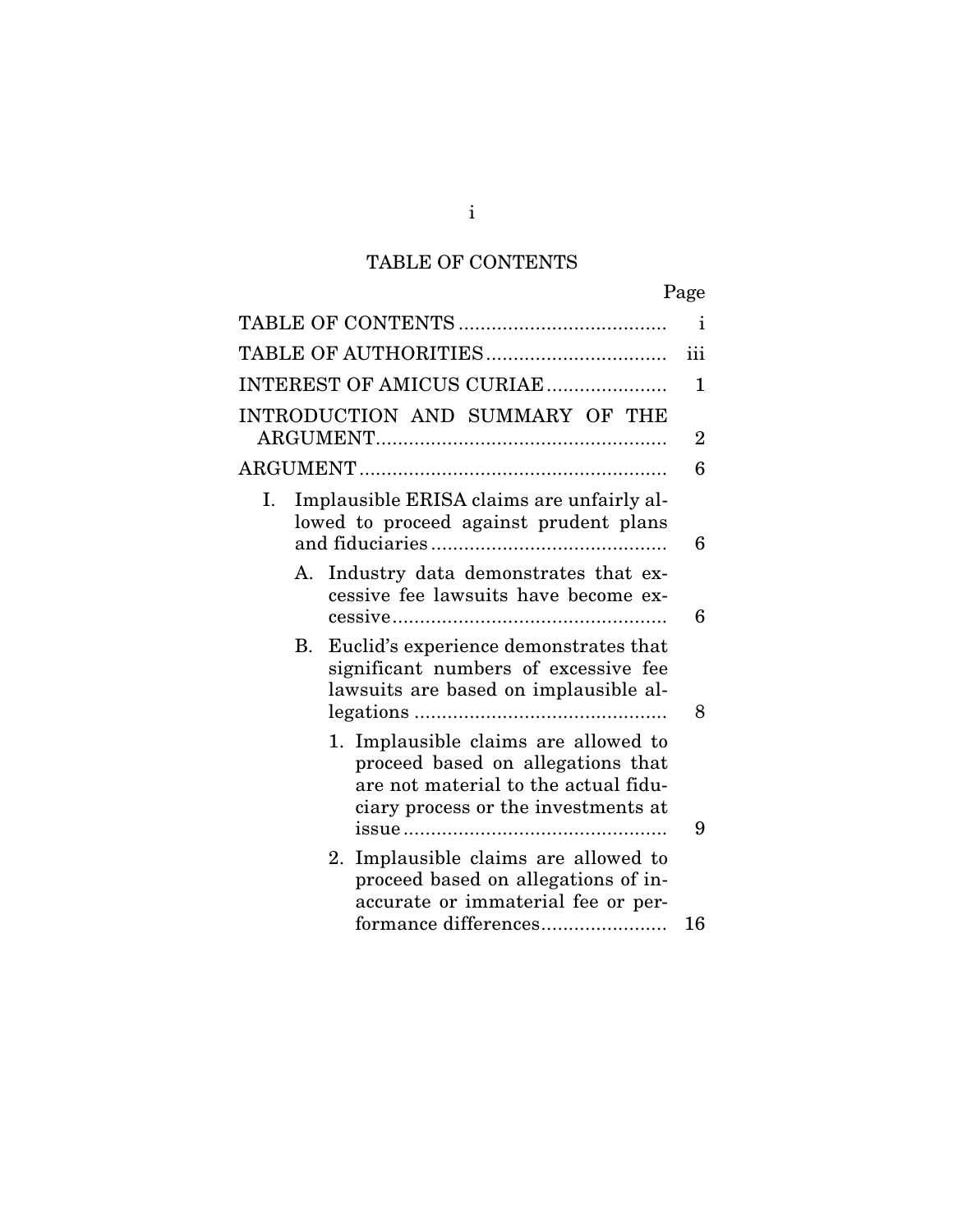# TABLE OF CONTENTS—Continued

Page

| П. |    | The pleading standard for ERISA claims<br>should weed out the implausible claims by<br>requiring lower courts to account for the<br>factors that demonstrate plausible claims                       | 20 |
|----|----|-----------------------------------------------------------------------------------------------------------------------------------------------------------------------------------------------------|----|
|    |    | A. The pleading standard should focus on<br>comparing the plan at issue with a re-<br>liable benchmark of materially identi-<br>cal investments and services                                        | 22 |
|    | В. | The pleading standard should be in-<br>formed by factors that tend to indicate<br>whether a reliable benchmark plan<br>charges disproportionately lower fees<br>compared to the fees charged by the | 24 |
|    |    | 1. A reliable benchmark must include<br>materially identical investments                                                                                                                            | 24 |
|    |    | 2. The plan's fees must be dispropor-<br>tionate to the fees of the reliable                                                                                                                        | 30 |
|    |    | C. Courts should consider plan disclosures<br>and public financial information when<br>analyzing excessive fee lawsuits                                                                             | 34 |
|    |    |                                                                                                                                                                                                     | 35 |

# APPENDIX

| Motion Picture Industry Pension Plan, Schedule |  |
|------------------------------------------------|--|
|                                                |  |

ii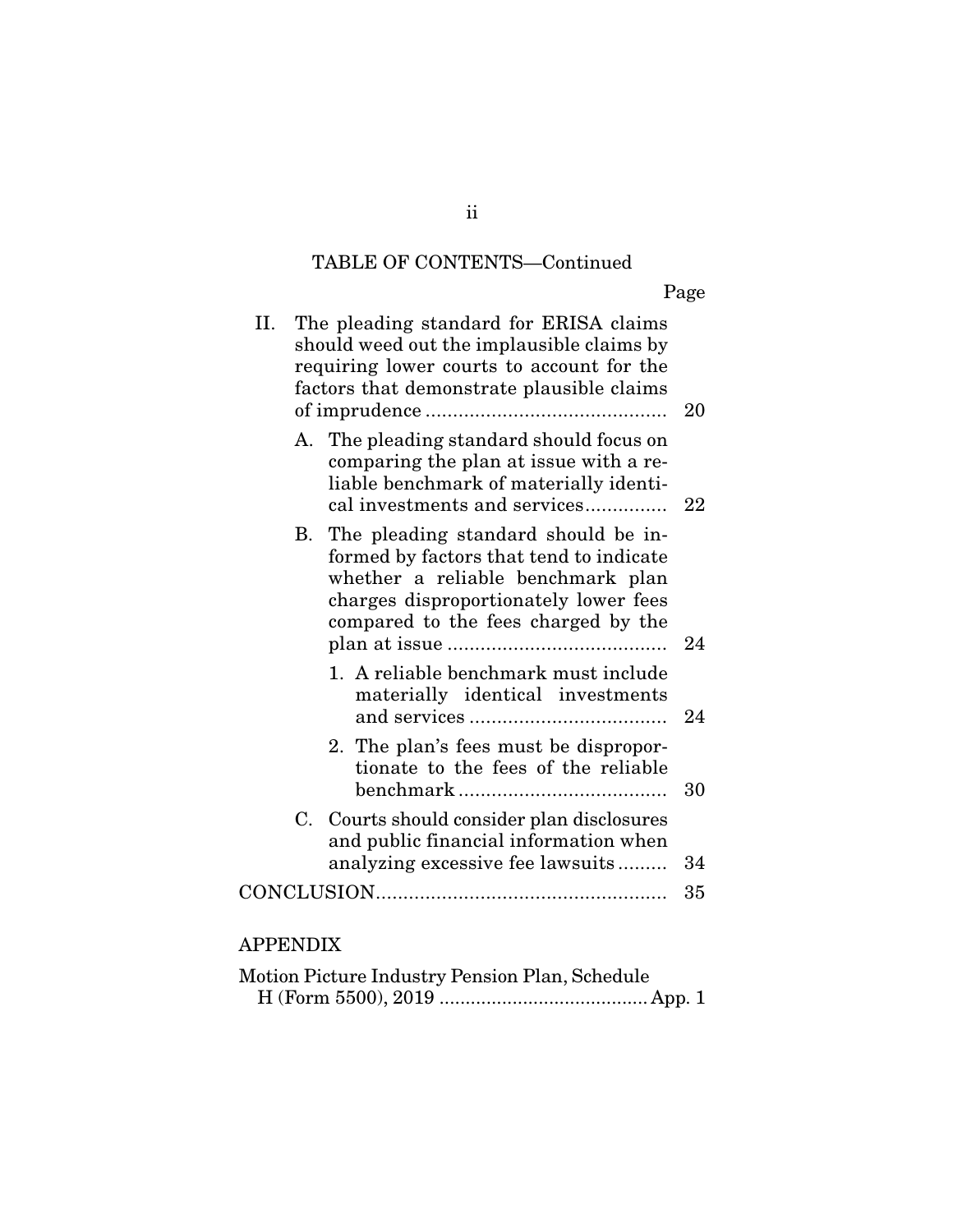# TABLE OF AUTHORITIES

Page

# CASES:

| Alas v. AT&T Servs., Inc., No. 2:17-cv-8106 (C.D.                                                                                                                                                               |
|-----------------------------------------------------------------------------------------------------------------------------------------------------------------------------------------------------------------|
| Allison v. Brands, Inc., No. 2:20-cv-6018, 2021<br>WL 4224729 (S.D. Ohio Sept. 16, 2021)11, 26                                                                                                                  |
| Bell Atlantic Corp. v. Twombly, 550 U.S. 544                                                                                                                                                                    |
| Brown v. Daikin Am., Inc., No. 18-cv-11091, 2021<br>WL 1758898 (S.D.N.Y. May 4, 2021)31                                                                                                                         |
| Brown-Davis v. Walgreen Co., No. 1:19-cv-05392,<br>2020 WL 8921399 (N.D. Ill. Mar. 16, 2020)  14, 15                                                                                                            |
| Davis v. Magna Int'l of Am., Inc., No. 20-cv-<br>11060, 2021 WL 1212579 (E.D. Mich. Mar. 31,                                                                                                                    |
| Davis v. Salesforce.com, Inc., 20-cv-01753, 2020<br>WL 5893405 (N.D. Cal. Oct. 5, 2020)27                                                                                                                       |
| Davis v. Washington Univ. in St. Louis, 960 F.3d<br>$478 \, (8 \mathrm{th} \ C \mathrm{ir} \ldotp \, 2020) \ldots \ldots \ldots \ldots \ldots \ldots \ldots \ldots \ldots \ldots \ldots \ldots \textit{passim}$ |
| DeBruyne v. Equitable Life Assurance Soc'y, 920                                                                                                                                                                 |
| <i>Divane v. Nw. Univ.</i> , 953 F.3d 980 (7th Cir. 2020)14                                                                                                                                                     |
| Ferguson v. Ruane Cunniff & Goldfarb Inc., No.<br>17-cv-6685, 2019 WL 4466714 (S.D.N.Y. Sept.                                                                                                                   |
| Divane v. Nw. Univ., No. 16-cv-8157, 2018 WL<br>2388118 (N.D. Ill. May 25, 2018)  12, 17, 32                                                                                                                    |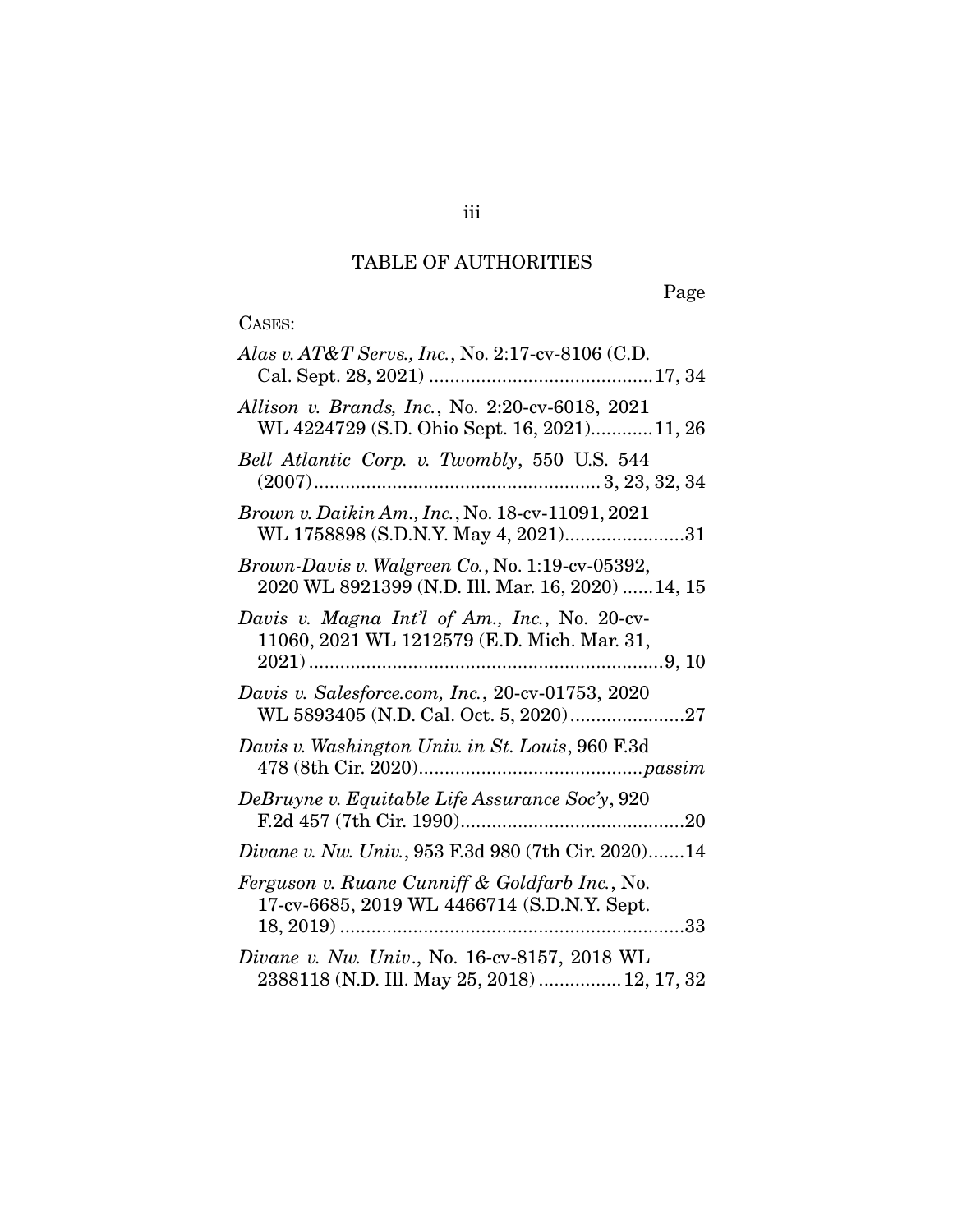| Fifth Third Bancorp v. Dudenhoeffer, 573 U.S.                                                     |
|---------------------------------------------------------------------------------------------------|
| Hecker v. Deere & Co., 556 F.3d 575 (7th Cir.<br>$2009)$                                          |
| Hecker v. Deere & Co., 569 F.3d 708 (7th Cir.                                                     |
| Henry v. Champlain Enterprises, Inc., 445 F.3d                                                    |
| In re Omnicom ERISA Litig., No. 20-cv-4141,<br>2021 WL 3292487 (S.D.N.Y. Aug. 2, 2021) 10, 25, 26 |
| Jenkins v. Yager, 444 F.3d 916 (7th Cir. 2006)15                                                  |
| Johnson v. PNC Financial Services Group, Inc.,<br>No. 2:20-CV-01493-CCW, 2021 WL 3417843          |
| Khan v. Board of Directors of Pentegra Defined<br>Contribution Plan, Case 7:20-cv-07561-PMH       |
| Klawonn v. Board of Directors for the Motion<br>Picture Industry Pension Plans, No. 20-cv-        |
| Kong v. Trader Joe's Co., No. CV2005790, 2020<br>WL 7062395 (C.D. Cal. Nov. 30, 2020) 27, 31, 32  |
| Laborers Nat. Pension Fund v. Northern Trust,<br>173 F.3d 313 (5th Cir. 1999) 15, 16, 20          |
| Lauderdale v. NFP Retirement, Inc., No. 8:21-cv-                                                  |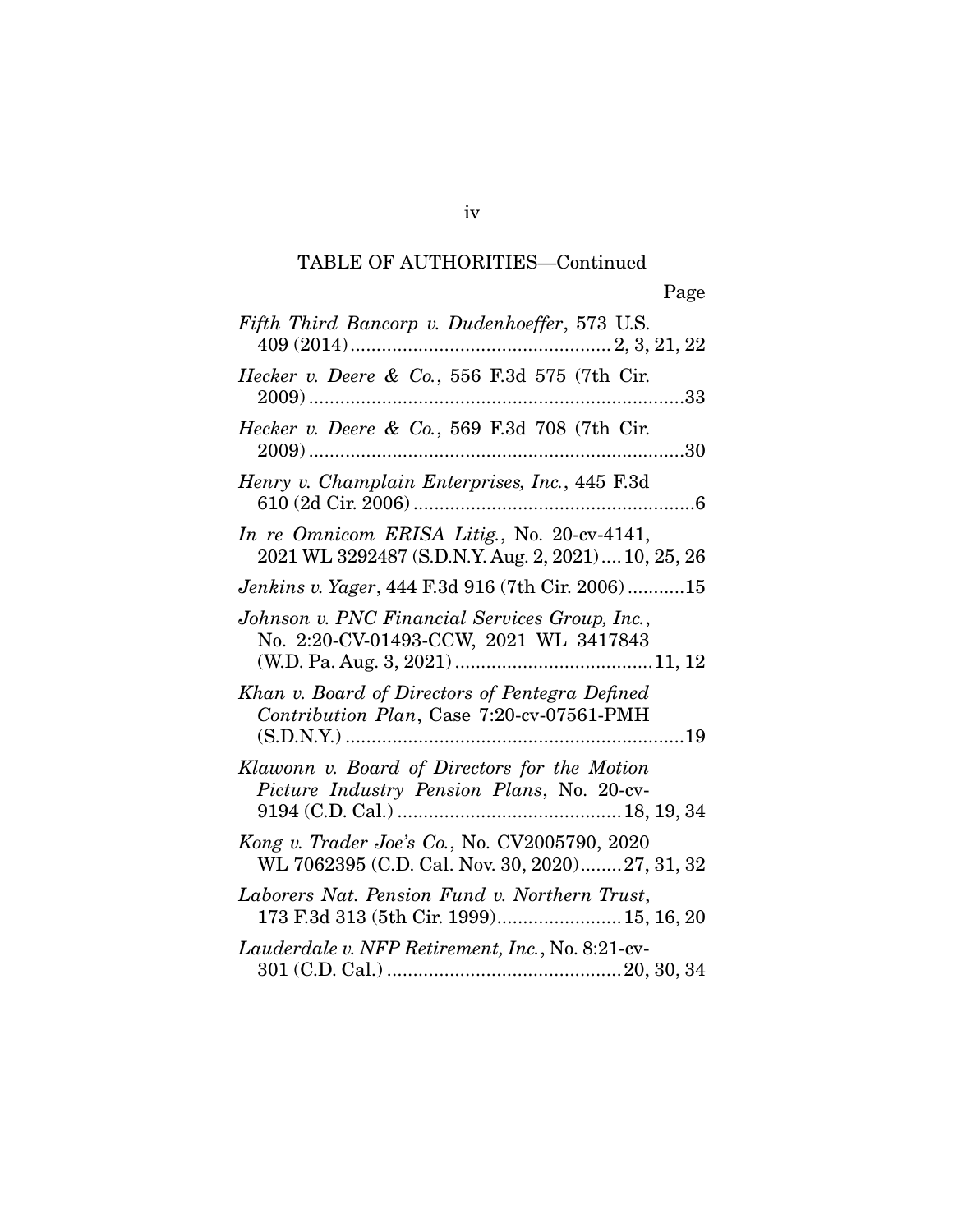| Loomis v. Exelon Corp., 658 F.3d 667 (7th Cir.                                                                                                              |
|-------------------------------------------------------------------------------------------------------------------------------------------------------------|
| Meiners v. Wells Fargo & Co., 898 F.3d 820 (8th                                                                                                             |
| Miller v. Autozone, Inc., No. 2:19-cv-2779, 2020<br>WL 6479564 (W.D. Tenn. Sept. 18, 2020) 13                                                               |
| Parmer v. Land O'Lakes, Inc., 518 F. Supp. 3d<br>1293 (D. Minn. 2021) 11, 26, 27, 34                                                                        |
| Patterson v. Morgan Stanley, No. 16-cv-6568,<br>2019 WL 4934834 (S.D.N.Y. Oct. 7, 2019)  15, 26                                                             |
| Pension Ben. Guar. Corp. ex rel. St. Vincent Cath.<br>Med. Centers Ret. Plan v. Morgan Stanley Inv.<br><i>Mgmt. Inc.</i> , 712 F.3d 705 (2d Cir. 2013)8, 21 |
| Reichert v. Juniper Networks, No. 4:21-cv-6213                                                                                                              |
| Renfro v. Unisys Corp., 671 F.3d 314 (3d Cir.                                                                                                               |
| Rosen v. Prudential Ret. Ins. & Annuity Co., No.<br>15-cv-1839, 2016 WL 7494320 (D. Conn. Dec.                                                              |
| Sacerdote v. NYU, 9 F. 4th 95 (2d Cir. 2021)29                                                                                                              |
| Sweda v. Univ. of Pennsylvania, 923 F.3d 320 (3d                                                                                                            |
| White v. Chevron Corp., 752 F. App'x 453 (9th Cir.                                                                                                          |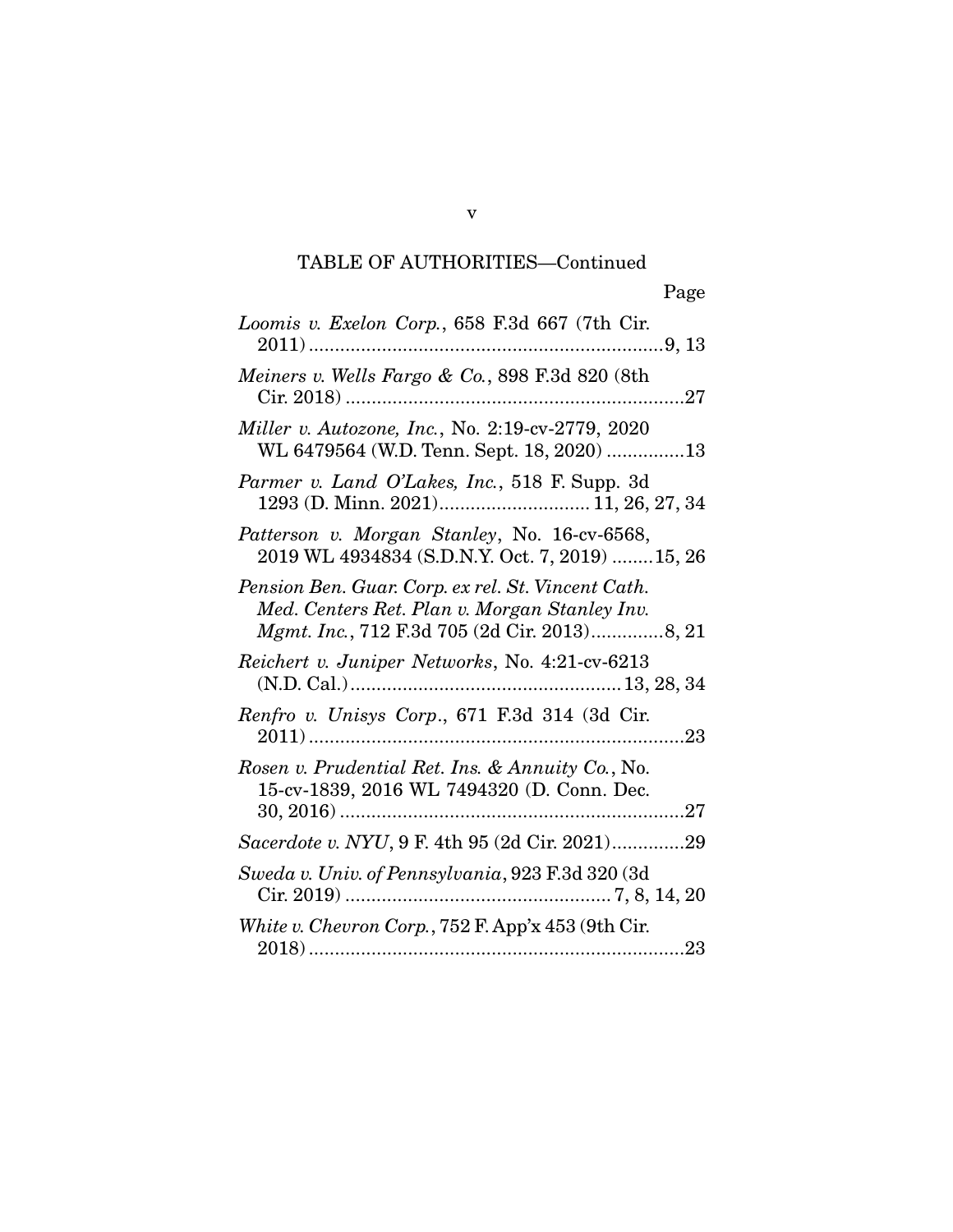| White v. Chevron Corp., No. 16-cv-0793, 2016 WL<br>4502808 (N.D. Cal. Aug. 29, 2016) 27, 33                                                      |
|--------------------------------------------------------------------------------------------------------------------------------------------------|
| Young v. Gen. Motors Inv. Mgmt. Corp., 325 F.                                                                                                    |
| <b>OTHER AUTHORITIES:</b>                                                                                                                        |
| Daniel Aronowitz, Pleading Standard for Exces-<br>sive Fee Lawsuits, Euclid Specialty Managers                                                   |
| DOL, A Look at $401(k)$ Plan Fees (Sept. 2019),                                                                                                  |
| DOL, Frequently Asked Questions about the<br>2009 Form 5500 Schedule C (July 2008),                                                              |
| Euclid Fiduciary, Analyzing the BrightScope De-<br>fined Contribution Plan Data in the Context<br>of Excessive Fee Lawsuits (Sept. 14, 2021),    |
| Heather Salko, ERISA Litigation Targets Higher<br><i>Education Retirement Plans</i> , United Educa-                                              |
| Jacklyn Wille, Spike in 401(k) Lawsuits Scram-<br>bles Fiduciary Insurance Market, Bloomberg<br>Law (Oct. 18, 2021), https://bit.ly/3CjnTK5 6, 7 |
| Kate Stalter, Chasing Performance Is a Quick<br>Way to Disaster, U.S. News & World Report<br>(Feb. 8, 2017), https://bit.ly/3hEs1Lk 16           |

vi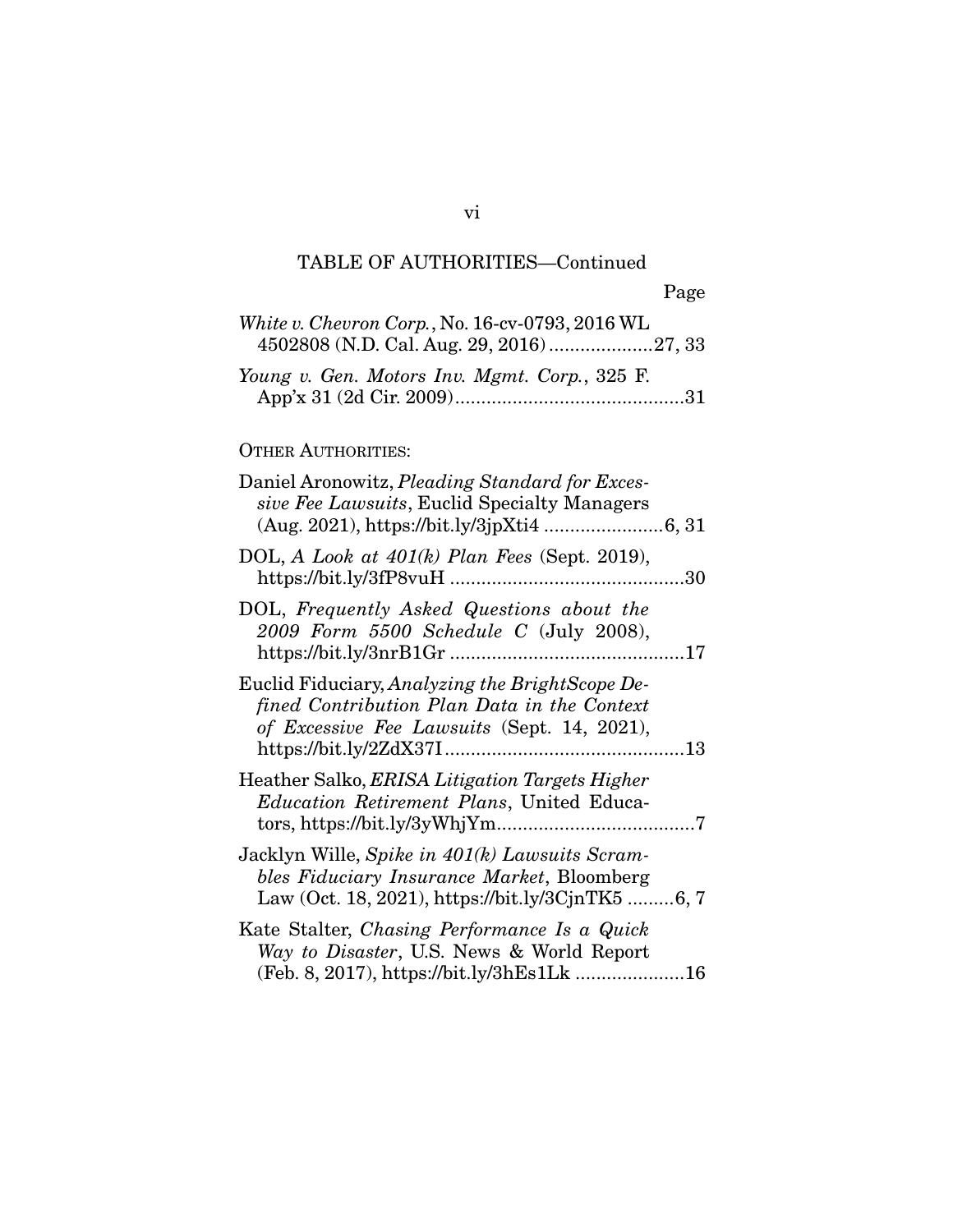| Lars Golumbic, et al., 2020 ERISA Litigation<br>Trends Hint At What's Ahead This Year,                                                                                                             |  |
|----------------------------------------------------------------------------------------------------------------------------------------------------------------------------------------------------|--|
| Lee Barney, <i>Excessive Fee Lawsuits Expected to</i><br>Continue to Rain Down on Plans, PLA-<br>NADVISER (June 11, 2021), https://bit.ly/                                                         |  |
| Lockton Financial Services Claims Practice, Fi-<br>duciary Liability Claim Trends (Feb. 2017),                                                                                                     |  |
| Proskauer Rose, ERISA Fest (Oct. 7, 2021),                                                                                                                                                         |  |
| Robert Rachal, Myron D. Rumeld & Tulio D.<br>Chirinos, Fee Litigation 2019 Round-Up: Re-<br>cent Developments and Best Practices to Miti-<br><i>gate Risk</i> , Benefits Law Journal, Spring 2020, |  |
| Sarah Holden, The Economics of Providing<br>401(k) Plans: Services, Fees, and Expenses,<br>2020, ICI Research Perspective (June 2021),                                                             |  |
| Vanguard, Quantifying the Impact of Chas-<br>ing Fund Performance (2014), https://bit.ly/                                                                                                          |  |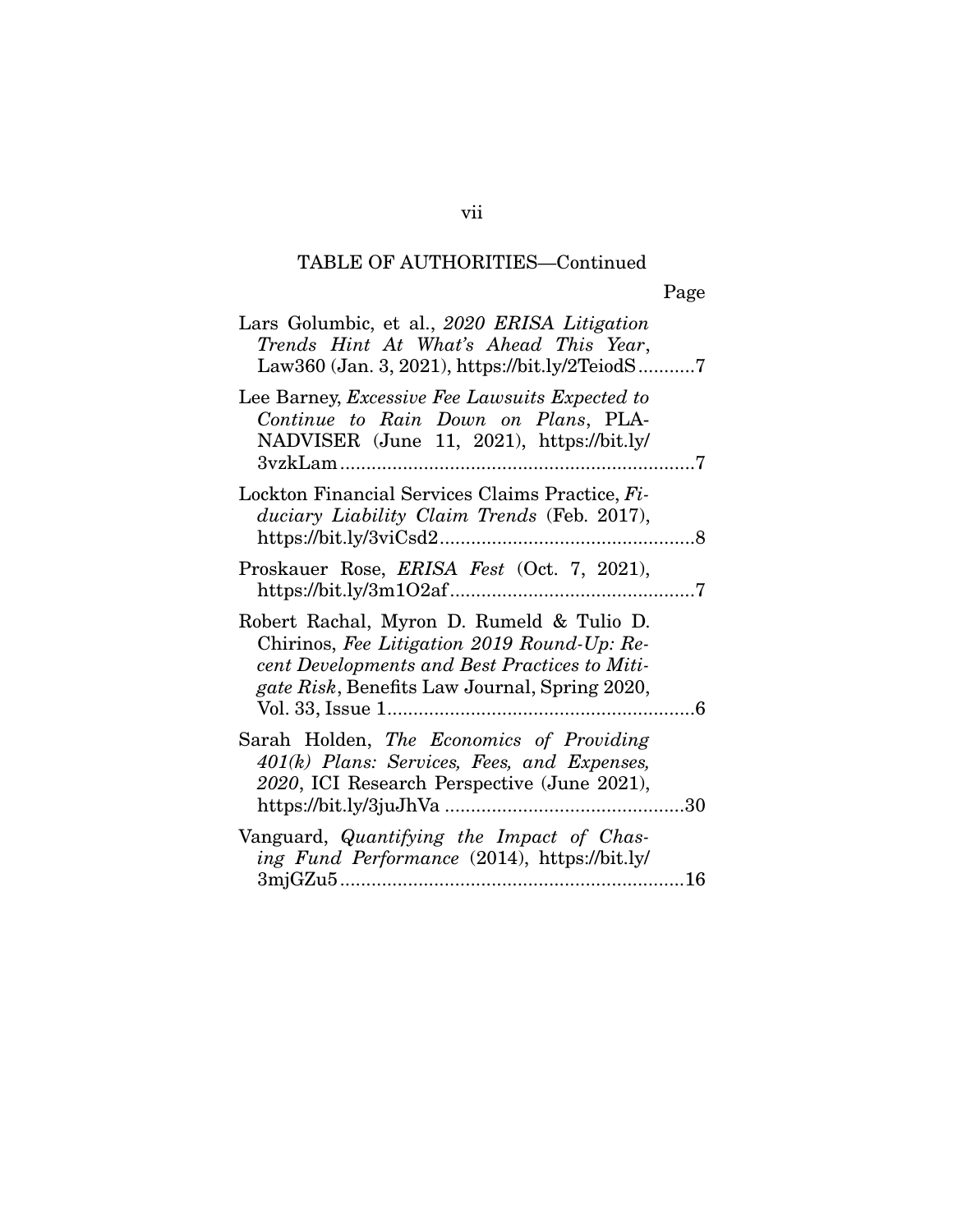#### **INTEREST OF AMICUS CURIAE**

Amicus Curiae Euclid Fiduciary (Euclid)<sup>1</sup> has an interest in describing how the current ERISA caselaw permits implausible claims to proceed against prudent plans and fiduciaries. As a leading provider of fiduciary liability insurance for America's employee benefit plans, including many of the nation's largest and most sophisticated plans, Euclid has underwritten fiduciary liability insurance for thousands of plans and fiduciaries across the country. Euclid has considerable expertise analyzing issues of prudence using the same information that is frequently available to courts at the motion to dismiss stage. Its singular focus on fiduciary liability has cultivated a deep understanding of the industry best practices that allow plans and fiduciaries to provide quality investment options and services to participants without imprudent risks and costs.

 Euclid's expertise is applying fiduciary liability standards to insure prudently managed plans. When underwriting defined contribution plans, Euclid underwriters analyze each plan's disclosures required by the Department of Labor (DOL). These include the Form 5500, the financials attached to the Form 5500, the participant Rule 404a5 fee disclosure, and the recordkeeper's Rule 408b2 fee disclosure. Using these

 $1$  Pursuant to Supreme Court Rule 37(6), amicus states that no one other than amicus and its counsel authored this brief in whole or part or contributed money intended to fund the preparation or submission of this brief. All parties have consented to the filing of this brief in blanket consents on file.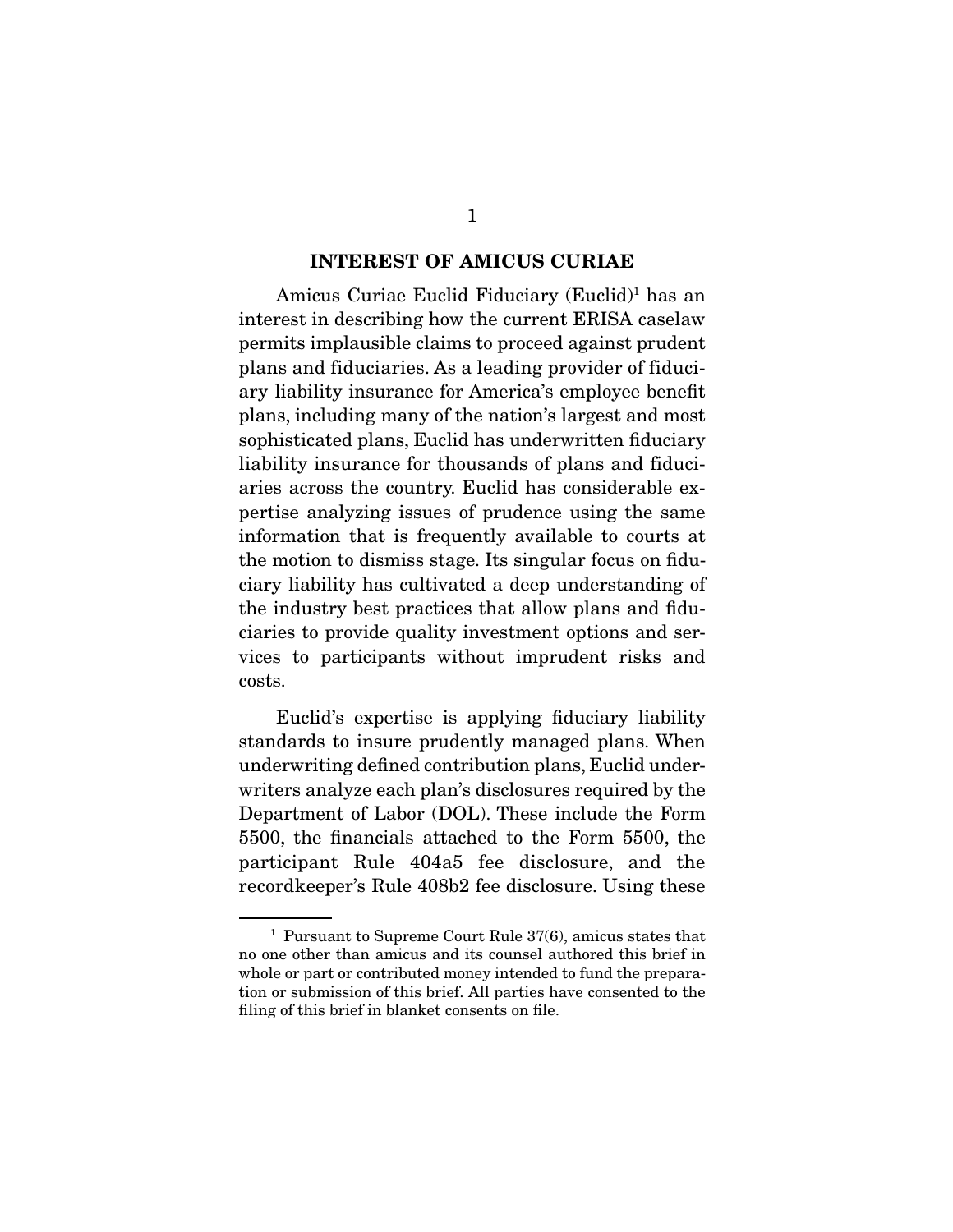disclosures, Euclid underwriters analyze various factors regarding whether the plan and its fiduciaries follow prudent processes. Based on this review, Euclid quotes insurance for plans and plan sponsors that comply with fiduciary best practices. Despite its best fiduciary underwriting, however, Euclid has seen purported excessive fee cases being filed against plans with quality fiduciary processes, and it believes that further guidance to the lower courts is necessary to ensure that such cases are resolved under a uniform and predictable pleading standard.

## **INTRODUCTION AND SUMMARY OF THE ARGUMENT**

--------------------------------- ♦ ---------------------------------

 The pleading standard for excessive fee lawsuits ought to "readily divide the plausible sheep from the meritless goats." Fifth Third Bancorp v. Dudenhoeffer, 573 U.S. 409, 425 (2014). Instead, industry data and Euclid's own experience demonstrate that, all too often, the lower courts fail to distinguish the two, improperly permitting meritless goats to proceed in expensive and burdensome litigation against prudent plans and fiduciaries. The chance for a windfall recovery has spawned hundreds of excessive fee lawsuits over the past five years, already resulting in dozens of meritless claims avoiding dismissal and extracting large settlements. The pleading standard should be clarified and further guidance should be given to better equip the lower courts to weed out these claims.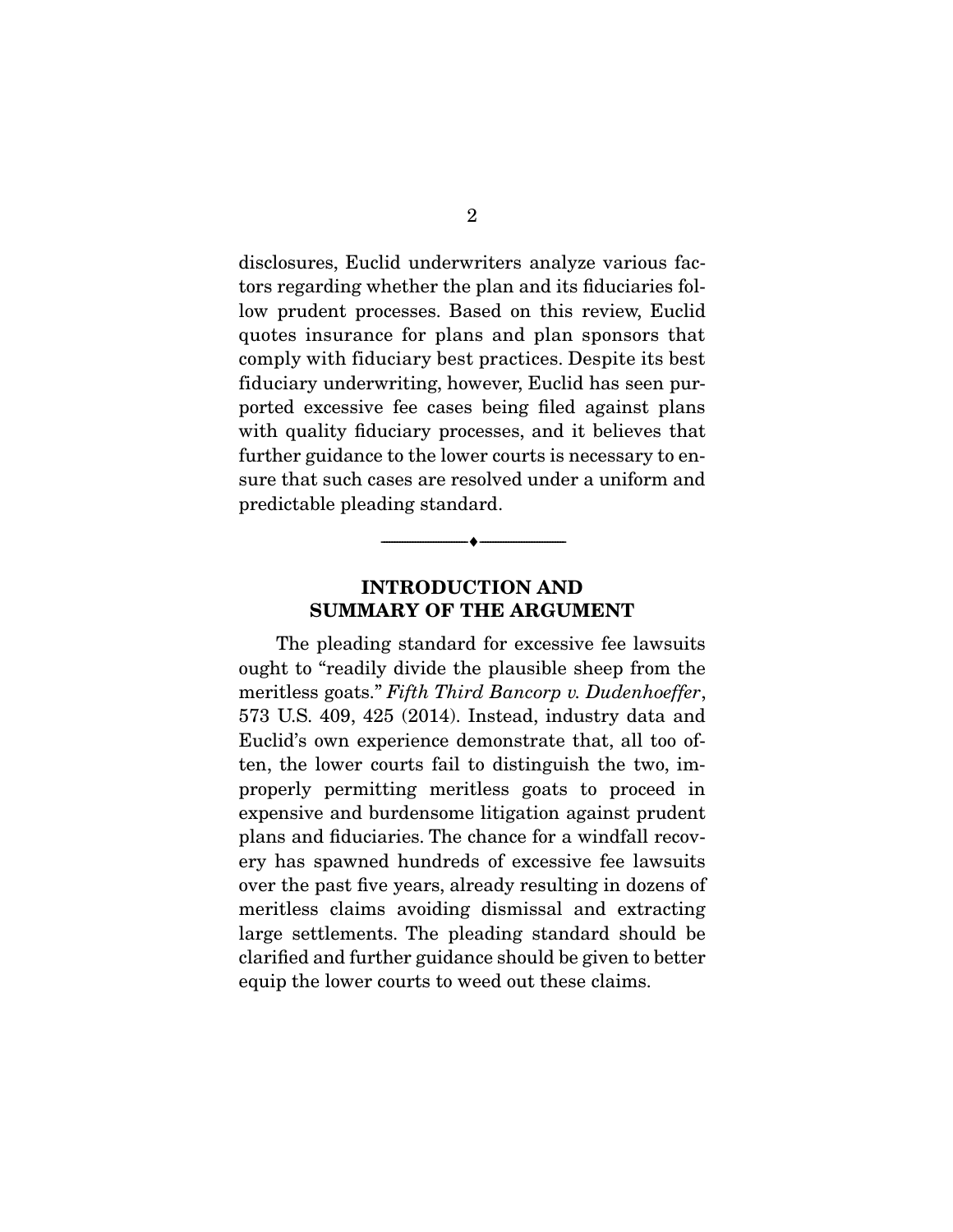Plaintiffs employ two primary tactics to avoid dismissal of excessive fee claims: improper benchmarking and incomplete or inaccurate descriptions of the fees at issue. They improperly allege benchmarks with different sizes, investment strategies, levels of activity, target dates, asset allocations, and levels of services

(among other factors) to create the façade of a reliable benchmark with lower fees. They also allege inaccurate or immaterial fee differentials by cherry-picking data from fee disclosures and public financials to exaggerate the plan's fees and by claiming that even minor fee differences—in one example, only .0003 higher suffice to allege a plausible claim.

 Applying the familiar standards of Twombly and Iqbal, Dudenhoeffer confirmed the importance of a "context specific" inquiry and "careful judicial consideration of whether the complaint states a claim that the defendant has acted imprudently." Dudenhoeffer, 573 U.S. at 425. But the complexities of modern plans and investment strategies, and the associated services and fees, require more guidance than to be "careful" when analyzing claims. The lower courts need direction regarding what factors to consider when determining whether a plaintiff has plausibly alleged excessive fees.

 The pleading standard and the factors that inform it should focus on three elements: (i) that no prudent fiduciary would have agreed to the allegedly excessive fees based on (ii) a comparison of a reliable benchmark of materially identical investments and services with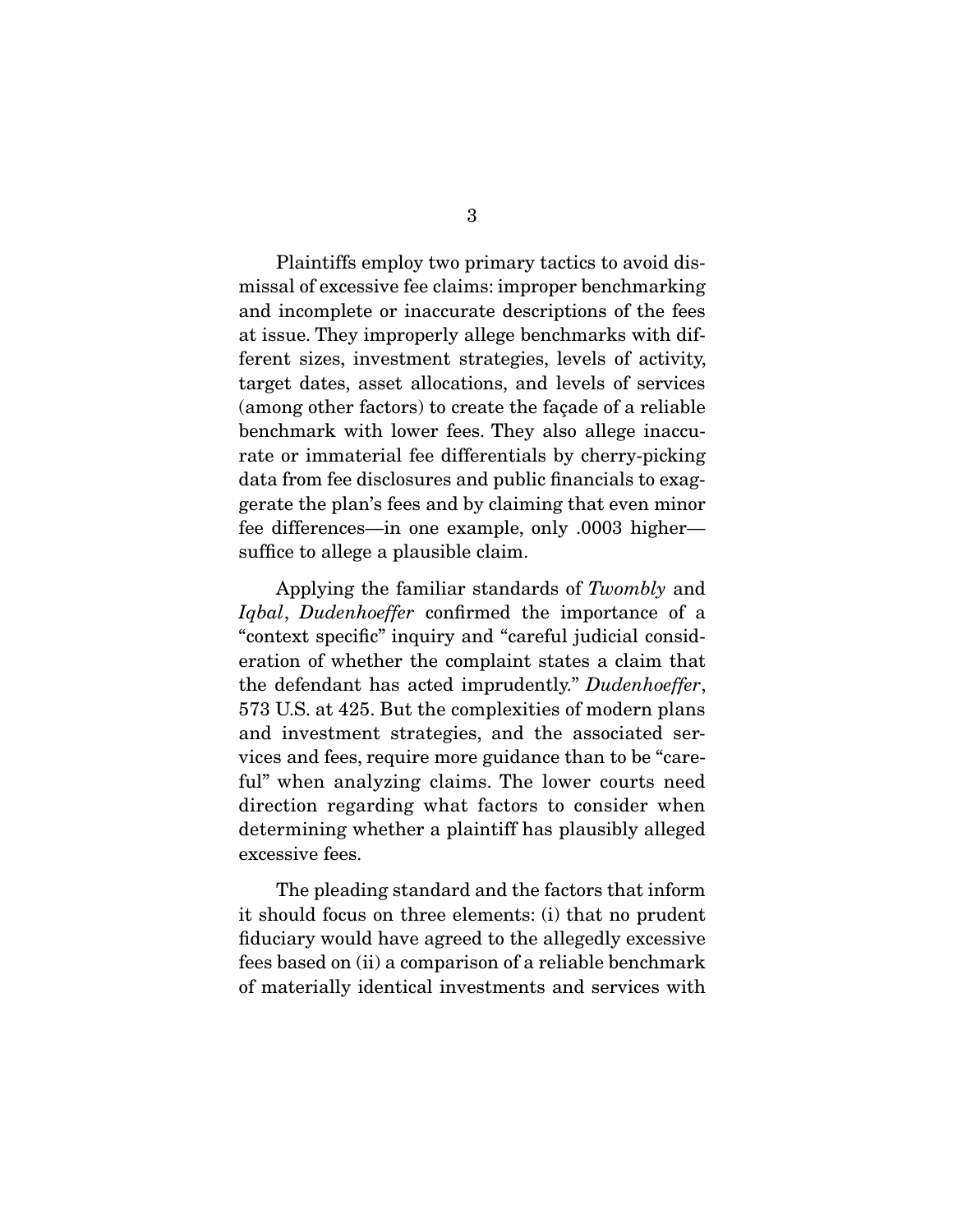(iii) disproportionately lower fees during the relevant time period.

 The first element focuses on what a prudent fiduciary would not have done, rather than trying to discern whether the plan should have been more prudent than it was. Claims should be dismissed unless plaintiffs plausibly allege that the challenged fees are too high to be the result of a fiduciary's prudent decisions.

 The second and third elements acknowledge that any allegation of "excessive" fees begs the question of compared to what. Rather than permitting plaintiffs to cherry-pick lower-cost benchmarks, courts ought to apply a uniform set of factors to ensure that plaintiffs allege appropriate benchmarks with sufficient information from which the courts can ascertain whether the challenged fees are excessive, rather than merely different. Allegations omitting material facts about the benchmark or the fees are not plausible.

 Courts can and should make use of the relevant plan disclosures, including the DOL-required fee disclosures and public financial information, when analyzing excessive fee claims. This information is available to plaintiffs and is often incorporated into complaints to establish their own preferred benchmarks and to support allegations about the fees at issue. Likewise, Euclid's own underwriting uses this information to determine whether to insure plans and fiduciaries. In Euclid's experience, it is useful to distinguish the sheep from the goats through the underwriting process, during which time Euclid, like most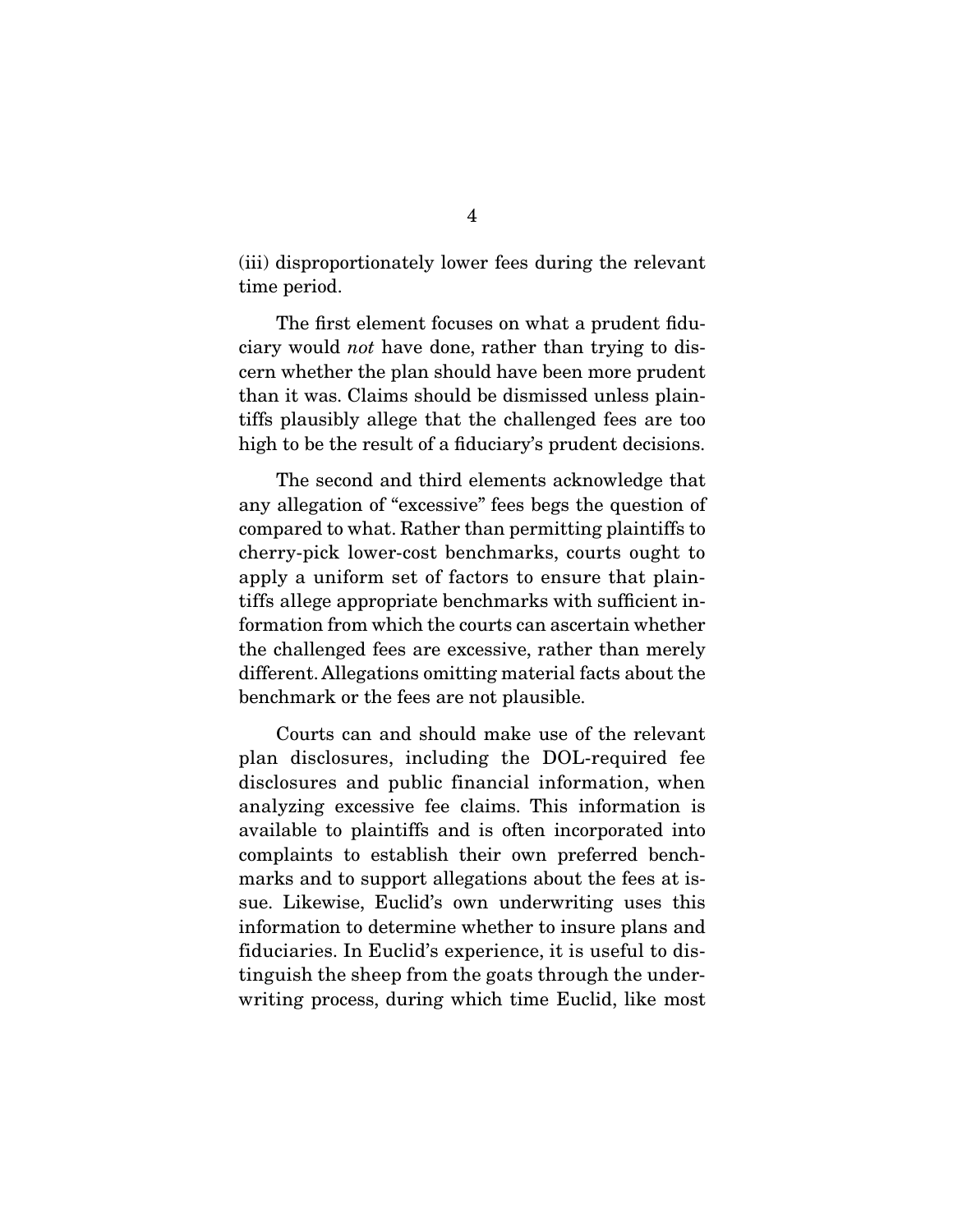district courts, does not have access to the additional facts that would be provided in discovery.

 The alternative proposed by Petitioners and DOL is unworkable. Merely requiring a benchmark that is substantially similar (not materially identical) to the challenged plan improperly overlooks material dissimilarities. Because plans have a wide variety of prudent investment options and services available, lower courts must do more than compare "apples to apples"; they must compare McIntosh to McIntosh and Red Delicious to Red Delicious. Moreover, the plan's entire mix of investments should be considered, even if plaintiffs challenge only a few of the investment options as imprudent, lest ERISA become a de facto requirement to chase short-term returns, to the detriment of the plan's long-term investment strategy. Lastly, assuming a proper benchmark is alleged, another problem arises from the overly simplistic approach permitting claims to proceed simply because the benchmark's investment options and services are available at "a lower cost." U.S. Br. 12. This ignores that some differences in fees among materially identical plans are likely to exist in a free market, which means that plaintiffs often will be able to point to lower-cost options elsewhere. ERISA does not require plans and fiduciaries to continually chase the lowest costs.

 $\overbrace{\hspace{2.5cm}}^{\bullet}$   $\overbrace{\hspace{2.5cm}}^{\bullet}$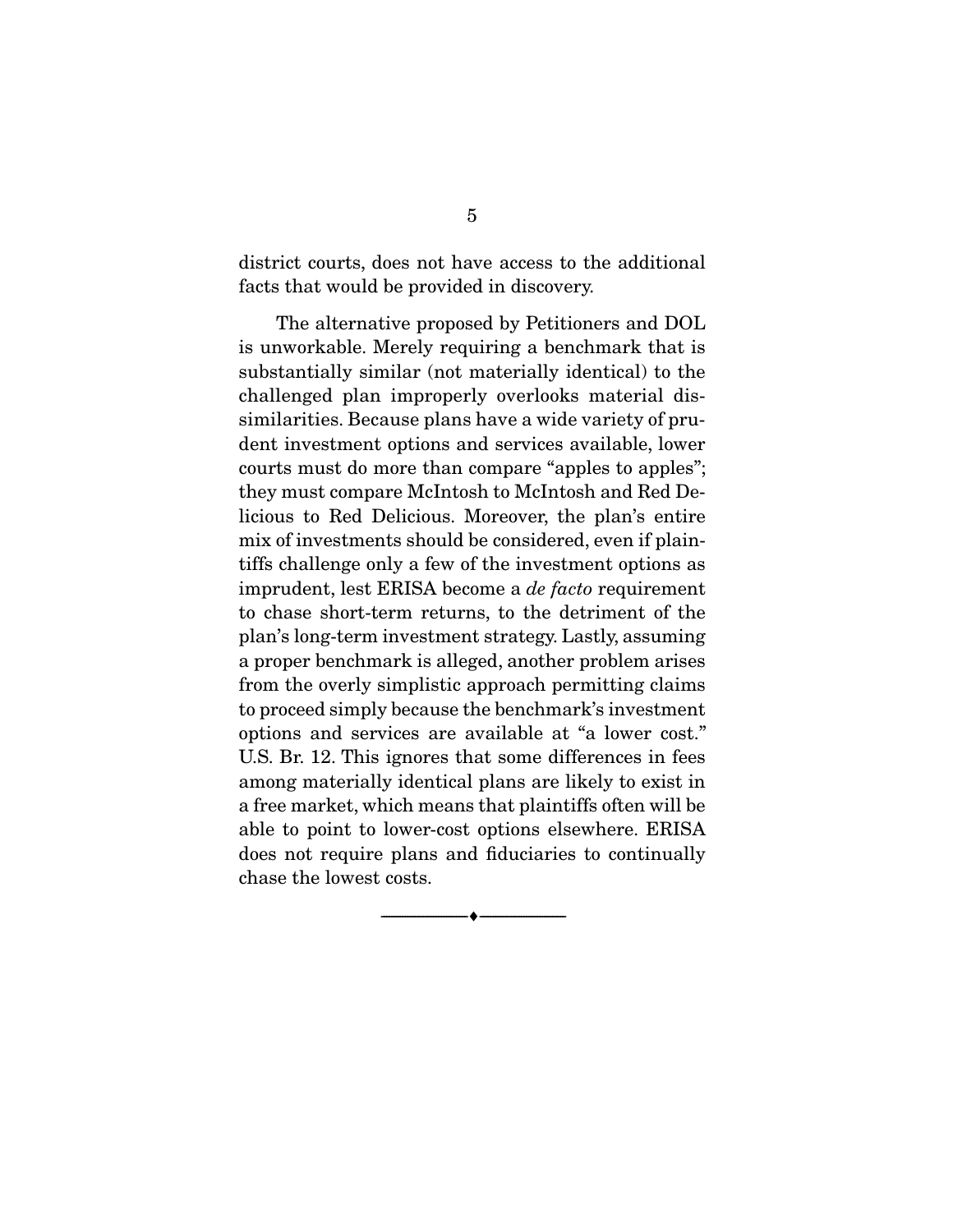#### **ARGUMENT**

## **I. Implausible ERISA claims are unfairly allowed to proceed against prudent plans and fiduciaries.**

 "The aim of ERISA is to make the plaintiffs whole, but not to give them a windfall." Henry v. Champlain Enterprises, Inc., 445 F.3d 610, 624 (2d Cir. 2006). Over the past five years, however, excessive fee claims have proliferated, taking advantage of under-developed pleading standards to avoid dismissal and extract windfall settlements. Industry data and Euclid's own experience confirm that many of these claims are based on implausible allegations.

## **A. Industry data demonstrates that excessive fee lawsuits have become excessive.**

 Over 300 excessive fee lawsuits have been filed in the last five years, with well over one billion in settlements and several hundred million in payouts to plaintiffs' counsel.2 Last year alone, nearly 100 excessive fee suits were filed, marking a 500 percent increase from the year before.3 And an estimated 70 percent of those

<sup>&</sup>lt;sup>2</sup> See Daniel Aronowitz, Pleading Standard for Excessive Fee Lawsuits 3, Euclid Specialty Managers (Aug. 2021), https://bit.ly/3jpXti4; Robert Rachal, Myron D. Rumeld & Tulio D. Chirinos, Fee Litigation 2019 Round-Up: Recent Developments and Best Practices to Mitigate Risk, Benefits Law Journal, Spring 2020, Vol. 33, Issue 1.

 $3$  See Jacklyn Wille, Spike in  $401(k)$  Lawsuits Scrambles Fiduciary Insurance Market, Bloomberg Law (Oct. 18, 2021),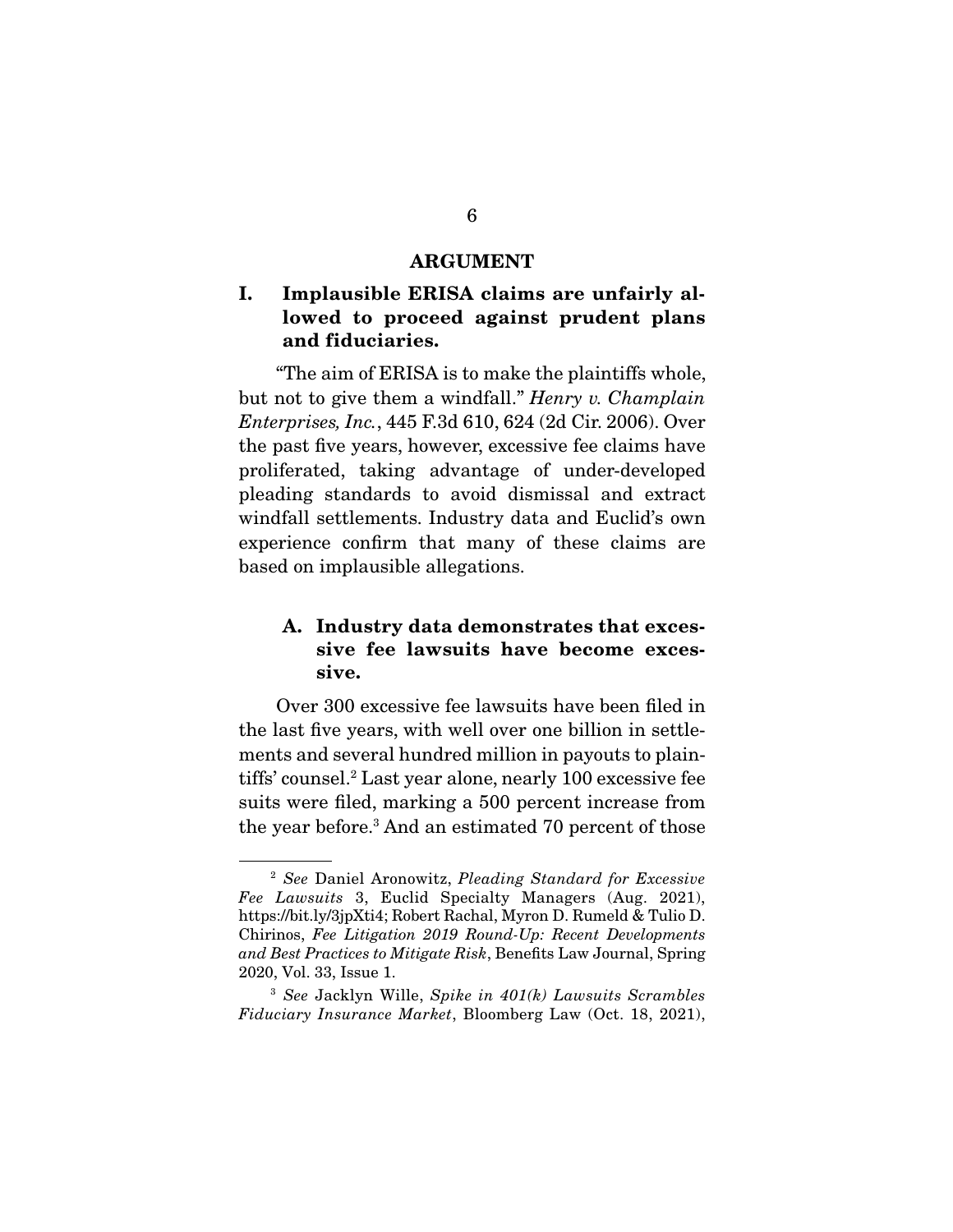cases proceed into discovery.4 It is now routine "in numerous other lawsuits" for "a plaintiff 's attorney, seeking a large fee," to "target a plan that holds abundant assets," in the hope of a large settlement. Sweda v. Univ. of Pennsylvania, 923 F.3d 320, 341 (3d Cir. 2019) (Roth, J., concurring in part and dissenting in part). Furthermore, plaintiffs have increasingly attacked smaller plans with less than \$100 million in assets and fewer than 1,000 participants,<sup>5</sup> and have also shifted their focus to universities, filing a dozen copycat lawsuits against large universities.<sup>6</sup> This, in turn, has made it harder for plans and fiduciaries to obtain the insurance coverage necessary to operate in today's litigious environment, threatening the availability of retirement benefits and services to employees.<sup>7</sup>

 Petitioners contend that skyrocketing litigation serves ERISA's remedial purposes. Pet. Br. 47. But they ignore the in terrorem effects of the low and

https://bit.ly/3CjnTK5 (reporting approximately 140 cases filed in 2020 and 2021, as compared to only 20 in 2019).

<sup>4</sup> See Proskauer Rose, ERISA Fest 6 (Oct. 7, 2021), https:// bit.ly/3m1O2af.

<sup>&</sup>lt;sup>5</sup> See Lars Golumbic, et al., 2020 ERISA Litigation Trends Hint At What's Ahead This Year, Law360 (Jan. 3, 2021), https:// bit.ly/2TeiodS ("The biggest driver of the explosion of ERISA class actions in 2020 was a dramatic increase in the number of smaller plans facing these lawsuits. . . .").

<sup>&</sup>lt;sup>6</sup> See Resp. Br. 11; see also Golumbic, supra n.5; Heather Salko, ERISA Litigation Targets Higher Education Retirement Plans, United Educators, https://bit.ly/3yWhjYm.

<sup>7</sup> See Lee Barney, Excessive Fee Lawsuits Expected to Continue to Rain Down on Plans, PLANADVISER (June 11, 2021), https://bit.ly/3vzkLam.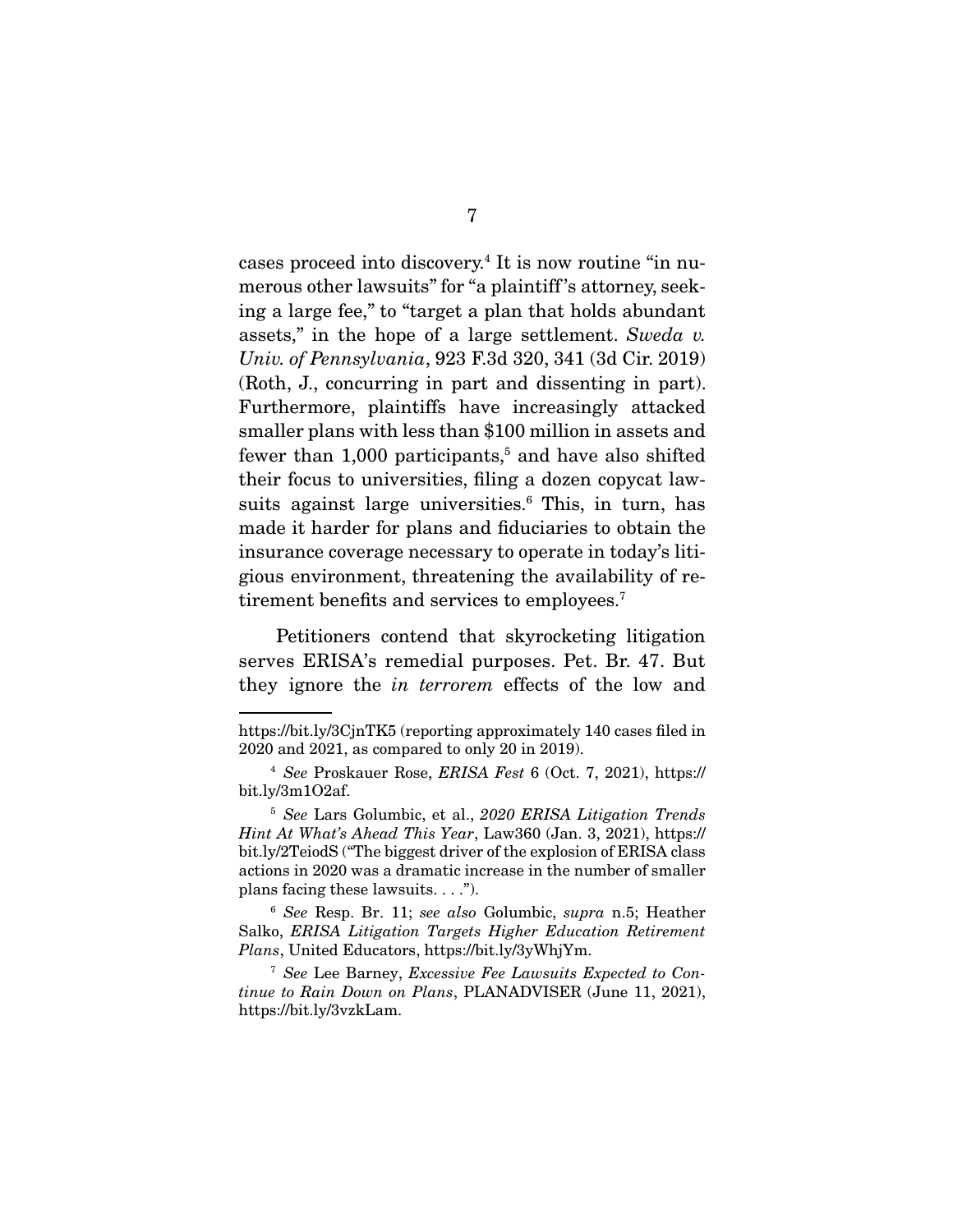undeveloped pleading standard applied to such suits, which forces even successful plans (and the employees who volunteer to serve as fiduciaries) to incur the burdens and costs of protracted litigation. Plaintiffs' strategy "has substantial consequences for fiduciaries of these plans, particularly at universities," by putting them in an untenable position, forcing them to pay the ransom demanded by plaintiffs. Sweda, 923 F.3d at 341 (Roth, J., concurring in part and dissenting in part). "This reality demands that cases such as this one be carefully scrutinized in order not to permit implausible allegations to result in a large settlement, under which a substantial portion of the funds that are to be reimbursed to retirement plans are instead diverted to attorneys' fees." Id.

## **B. Euclid's experience demonstrates that significant numbers of excessive fee lawsuits are based on implausible allegations.**

 For years, lower courts have permitted significant numbers of implausible excessive fee lawsuits to proceed, inflicting "probing and costly inquiries and document requests" on prudent plans and fiduciaries. Pension Ben. Guar. Corp. v. Morgan Stanley Inv. Mgmt. Inc., 712 F.3d 705, 719 (2d Cir. 2013); see also Lockton Financial Services Claims Practice, Fiduciary Liability Claim Trends 1 (Feb. 2017), https://bit.ly/3viCsd2 (reporting estimated \$2.5 to \$5 million in discovery costs).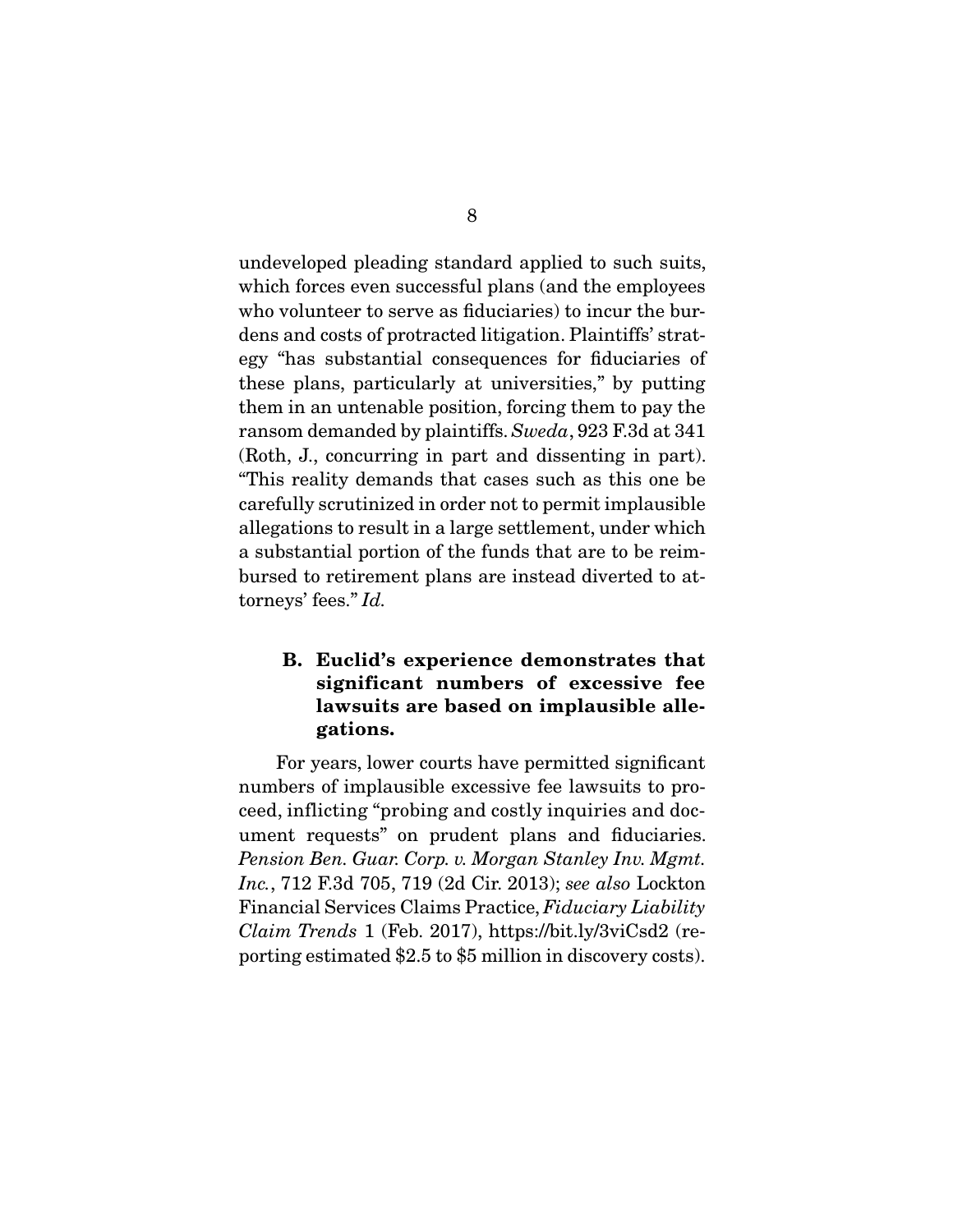### **1. Implausible claims are allowed to proceed based on allegations that are not material to the actual fiduciary process or the investments at issue.**

 When it comes to ERISA plans, "[c]omparing apples and oranges is not a way to show that one is better or worse than the other." Davis v. Washington Univ. in St. Louis, 960 F.3d 478, 485 (8th Cir. 2020). This is especially true given that plan participants have different financial goals, requiring options with "different aims, different risks, and different potential rewards that cater to different investors." Id.; see also Loomis v. Exelon Corp., 658 F.3d 667, 673-74 (7th Cir. 2011) (noting "the absence from ERISA of any rule that forbids plan sponsors to allow participants to make their own choices"). Unfortunately, the lower courts sometimes permit excessive fee lawsuits to rely on contrived benchmarks to accuse an "apple" plan of imprudently paying more fees than an "orange" plan.

#### **a. Improperly comparing large plans to small plans**

 One strategy employed by Plaintiffs is to use small plans as benchmarks for large plans, relying on publications like the 401k Averages Book even though it does not analyze fees for large plans.<sup>8</sup> See Davis v.

<sup>8</sup> The 401k Averages Book provides average cost information for 401k plans, beginning at the level of 10 participants / \$100,000 in assets and ending at 2,000 participants / \$200,000,000 in assets. See 401k Averages Book 1 (21st ed. 2021); see also https://www.401ksource.com/.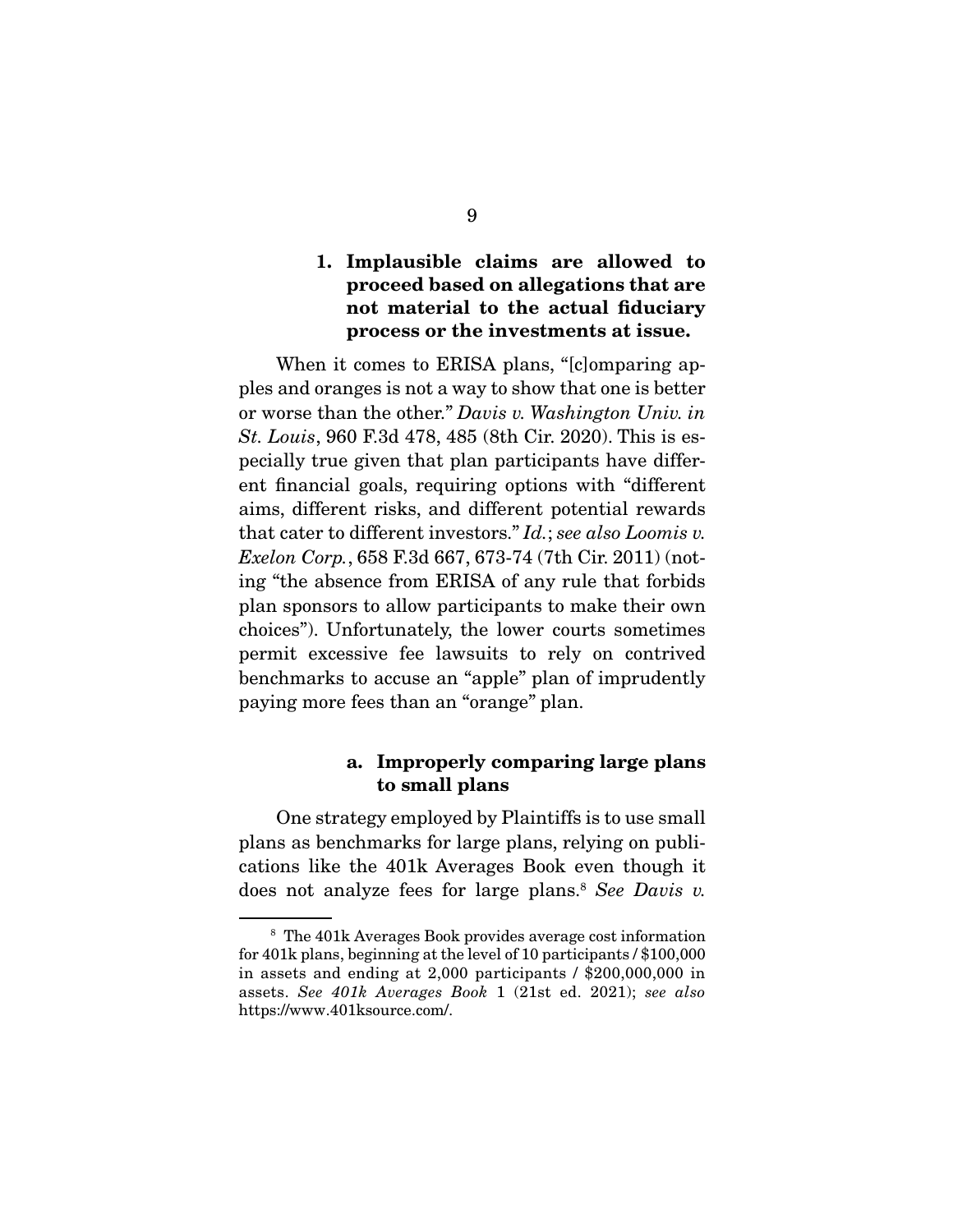Magna Int'l of Am., Inc., No. 20-cv-11060, 2021 WL 1212579, at \*9 (E.D. Mich. Mar. 31, 2021) (alleging a benchmark of a 2,000 participant / \$200 million asset plan against a 26,000 participant / \$1.6 billion asset plan); In re Omnicom ERISA Litig., No. 20-cv-4141, 2021 WL 3292487, at \*15 (S.D.N.Y. Aug. 2, 2021) (noting that the Averages Book "evaluated recordkeeping fees for plans much smaller than" the challenged plan).

 Defendants' arguments about the impropriety of using small-plan statistics to judge large-plan fees tend to fall on deaf ears. In Omnicom, the court found that plaintiffs' alleged average recordkeeping fees for small plans were sufficient for benchmarking, reasoning that the larger plan should have used its greater bargaining power to negotiate even lower fees—in other words that the Averages Book set the ceiling for fees that a large plan should pay. See In re Omnicom ERISA Litig., 2021 WL 3292487, at \*15. Plaintiffs' amended complaint focused exclusively on comparing the plan's alleged \$46 per-participant fee with the alleged benchmark of \$14-21. Id. ECF 17  $\P$   $\P$ 50-51. Plaintiffs did not allege—and the court did not analyze whether the plan's recordkeeping services were comparable to the services that allegedly could have been obtained at the lower rate. Id. 2021 WL 3292487, at \*15. More importantly, plaintiffs obscured the actual costs at issue by using the \$35 average recordkeeping cost for small plans with 100 participants and \$5 million in assets (Amd. Compl., ECF 17 ¶50), even though the Averages Book indicates that total participant cost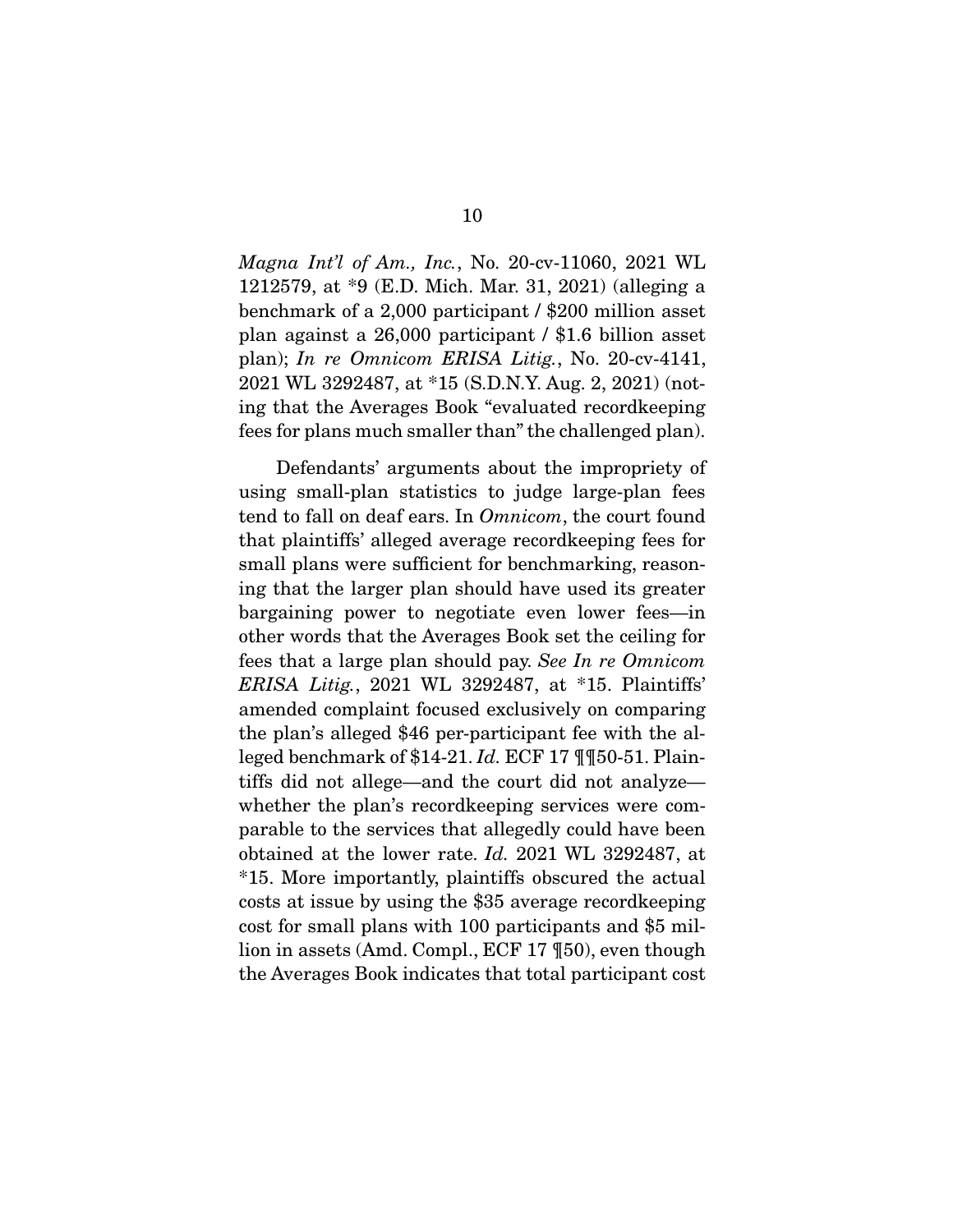(TPC) for these plans is \$604.9 Based on plaintiff 's own allegations, the plan's TPC was approximately \$418, over  $30\%$  lower than the purported benchmark.<sup>10</sup> This distortion of small-plan data is a recurring feature of ERISA complaints. See, e.g., Allison v. Brands, Inc., No. 2:20-cv-6018, 2021 WL 4224729, at \*8 (S.D. Ohio Sept. 16, 2021) (following Omnicom despite fact that the plan was "much larger than the ones evaluated in the Averages Book"); Parmer v. Land O'Lakes, Inc., 518 F. Supp. 3d 1293, 1299 (D. Minn. 2021) (using Averages Book and similar sources to benchmark large plan with "over \$1.4 billion" in assets).

 By contrast, in Johnson v. PNC Financial Services Group, Inc., the district court rejected plaintiffs' bald assertion that a large plan's fees must be lower than the "average" fees for small plans, concluding that imprudence cannot "be inferred from the comparison between the direct recordkeeping and administrative costs of smaller plans with the record keeping and administrative fees Plan participants pay." No. 2:20-cv-01493, 2021 WL 3417843, at \*4 (W.D. Pa. Aug. 3, 2021). Other factors, including revenue sharing, showed that "smaller plans pay much more." Id. Additionally, the court rejected another common plaintiffs' tactic—i.e.,

 $9$  See 401k Averages Book 56 (21st ed. 2021) ("Total Plan Cost" per participant is \$604."). The lower recordkeeping fees for smaller plans are more than offset by their higher asset-based fees.

<sup>10</sup> Plaintiffs alleged the plan had 36,807 participants, \$2.8 billion in assets, and TPC from 0.53% to 0.55% of its total assets. Amd. Compl., ECF 17 ¶¶4, 55. Simple math (\$2.8 billion x 0.55% ÷ 36,807) yields a TPC of \$418 per participant.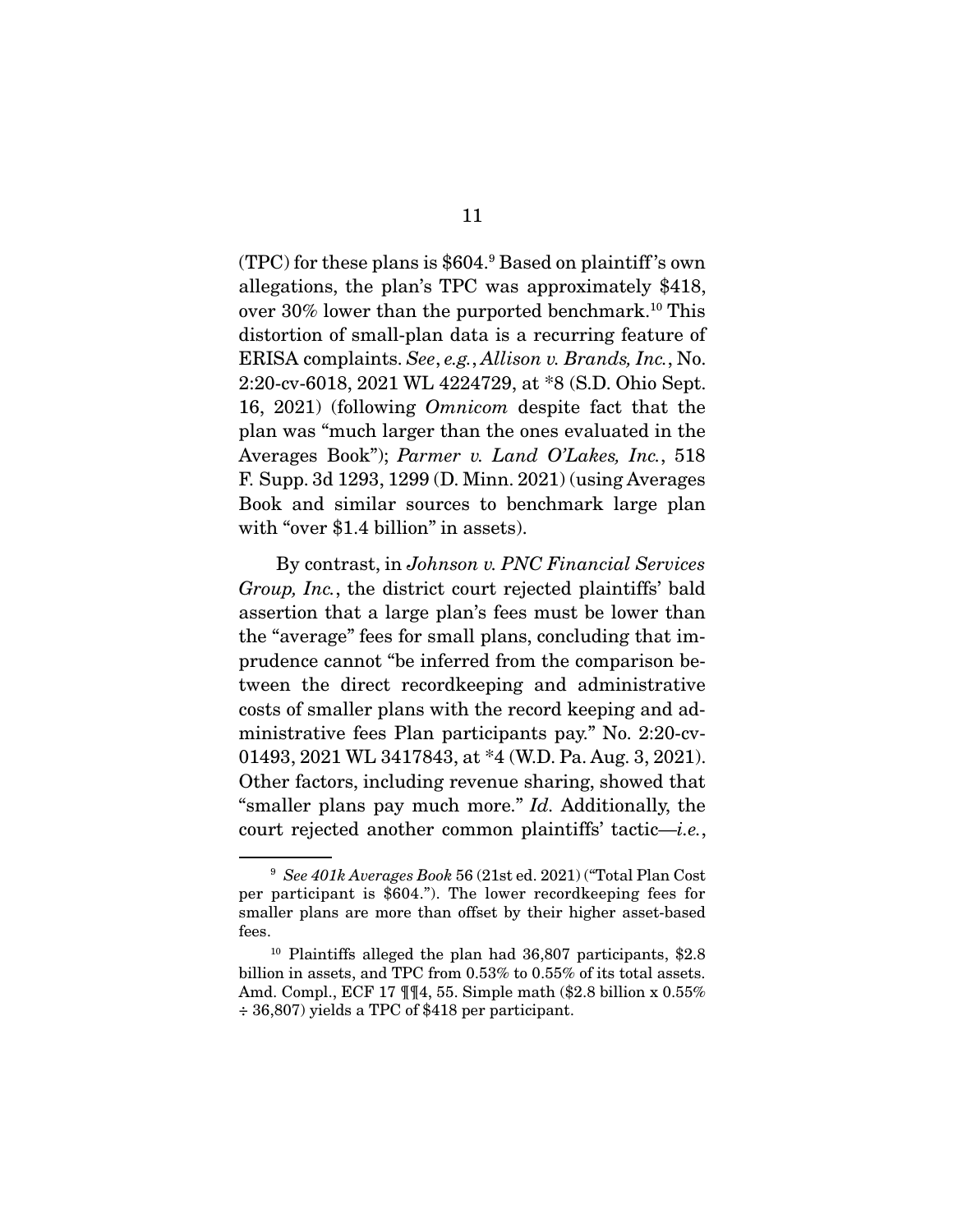citing inconclusive and incomplete data from other plans' Form 5500 filings, without accurately comparing the services provided by those plans. Id. (noting that alleged benchmark was "premised on unspecified recordkeeping services provided by Fidelity to other plans . . . without any comparison to the services provided to the Plan").

 Undeterred, the PNC plaintiffs amended their complaint to rely on the purported lower recordkeeping fees of other large plans. But this, too, was defective because plaintiffs used the Form 5500 direct compensation data in lieu of the DOL-mandated Rule 408b2 disclosure, which provides the accurate recordkeeping total. No. 2:20-CV-01493, ECF 42 at 15 ¶46; 29 C.F.R. § 2550.408b-2. Nor did plaintiffs allege any facts to support their assumption that the other plans and services were sufficiently comparable to be proper benchmarks. See PNC, No. 20-CV-01493, ECF 42 at 15-17 ¶¶46-49.

#### **b. Improperly comparing active funds to passive funds**

 Another issue is the use of a passive fund to benchmark active funds, alleging that the higher fees associated with active investment strategies are "excessive" simply because they exceed the passive fund's fees. Petitioners themselves used a passive Vanguard index fund as a benchmark for active funds in Respondents' plans. Divane v. Nw. Univ., No. 16-cv-8157, 2018 WL 2388118, at \*4 (N.D. Ill. May 25, 2018).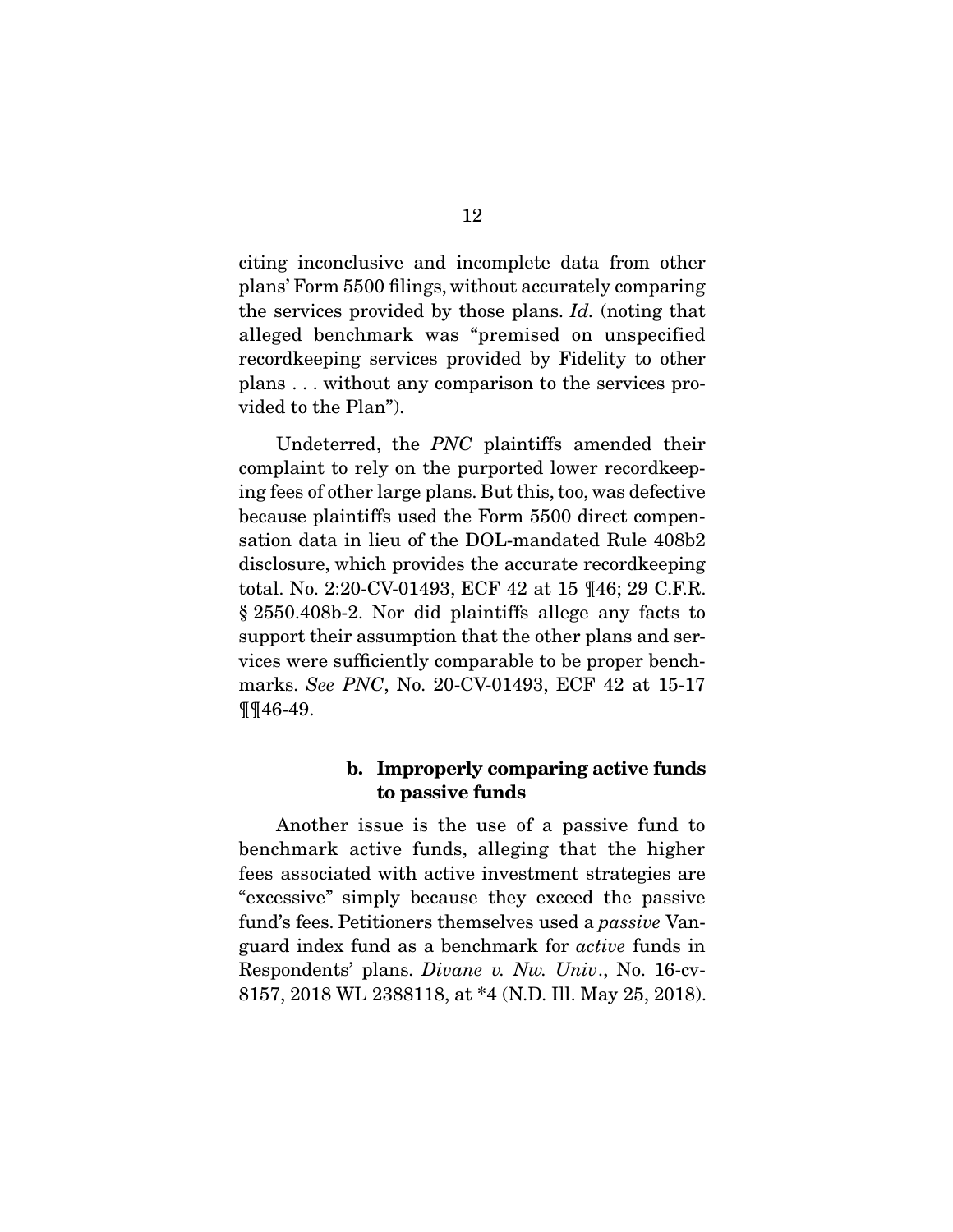They offered no materially identical benchmark to properly assess the fee differential—just an inapposite passive index fund that failed to account for the different strategies and associated fees of active funds. See Loomis, 658 F.3d at 669-70; Davis, 960 F.3d at 485 (rejecting use of "index funds as a potential benchmark" for actively managed funds).

 In the same vein, plaintiffs challenge isolated active investments for which fiduciary prudence can only be evaluated in the context of the entire investment portfolio. In Miller v. Autozone, Inc., the court declined "to rule on the reasonableness of comparing activelymanaged funds to passively-managed index funds" and denied the motion to dismiss even though plaintiffs alleged no actively managed funds to benchmark the allegedly excessive fees. No. 2:19-cv-2779, 2020 WL 6479564, at \*4 (W.D. Tenn. Sept. 18, 2020). Likewise, the plaintiffs in Reichert v. Juniper Networks challenged two active investments but ignored the fact that the plan offered 44 low-cost index options. No. 4:21-cv-6213, ECF 1 (N.D. Cal.).<sup>11</sup>

 Appellate courts have given conflicting guidance on this issue. The Third Circuit recognized that "a fiduciary breach claim must be examined against the backdrop of the mix and range of available investment options," but in the next breath, opined that even "a meaningful mix and range of investment options" does

<sup>&</sup>lt;sup>11</sup> The case is described by Euclid in its whitepaper  $Analyz$ ing the BrightScope Defined Contribution Plan Data in the Context of Excessive Fee Lawsuits (Sept. 14, 2021), https://bit.ly/ 2ZdX37I.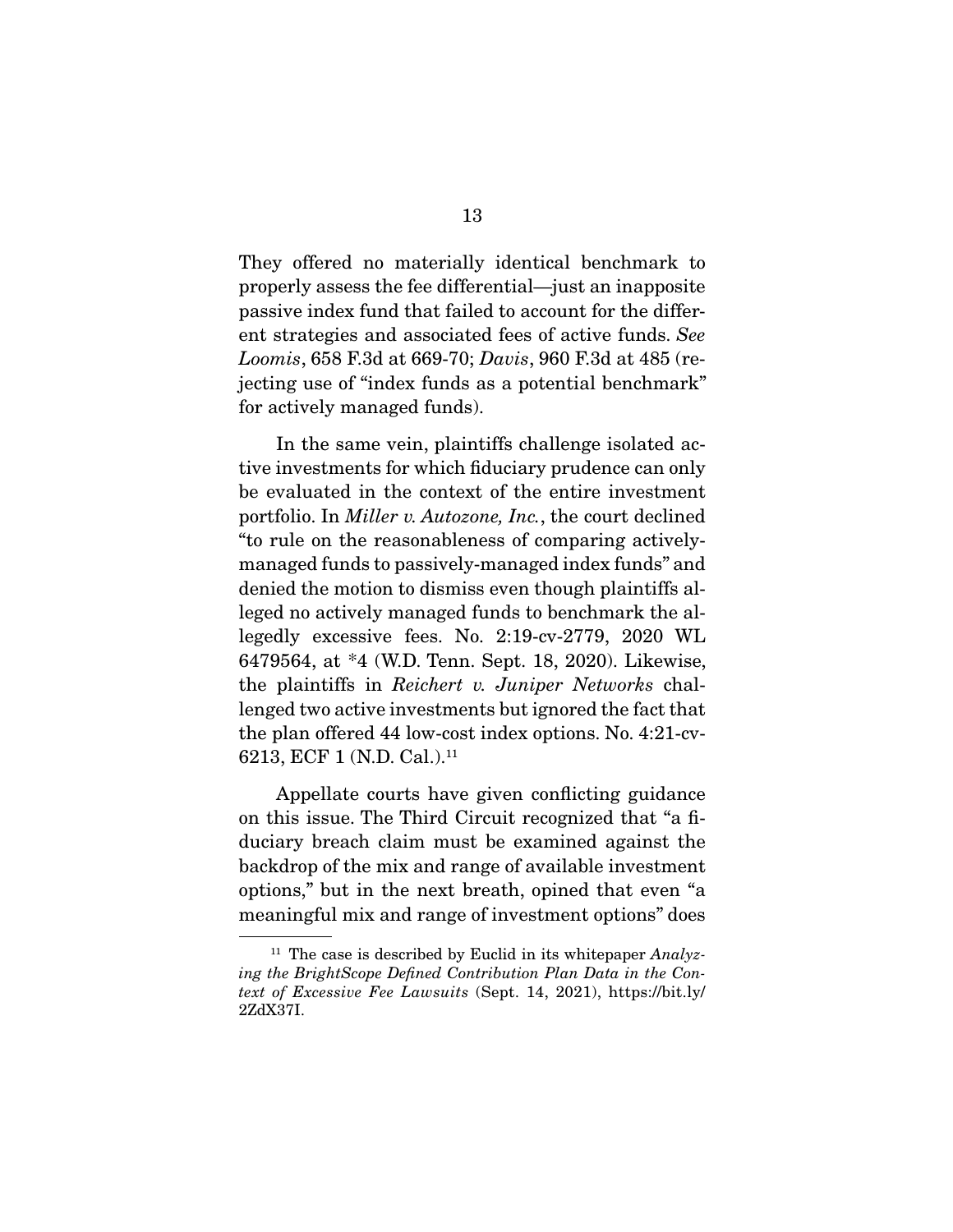not "insulate[ ] plan fiduciaries from liability for breach of fiduciary duty," (Sweda, 923 F.3d at 330), leaving unresolved the question of what other factors should inform the analysis of the mix of options. The mix may not be dispositive, but if it matters at all, then the lower courts should be told how to account for it in the Rule 12 analysis.

#### **c. Improperly comparing funds with different target dates or asset allocations**

 A third strategy employed by plaintiffs is to challenge target-date funds by comparing benchmarks with different target dates, ignoring the funds' asset allocations, which change as the target date draws closer. Divane v. Nw. Univ., 953 F.3d 980, 984 (7th Cir. 2020). In Brown-Davis v. Walgreen Co., the court denied a motion to dismiss claims alleging poor performance of funds by benchmarking them against two indexes and three target-date funds with low 6 bps fees. No. 1:19-cv-05392, 2020 WL 8921399, at \*1 (N.D. Ill. Mar. 16, 2020). Plaintiffs were dissatisfied with the return of 7.96% compared to the returns of Fidelity (9.30%), TRP (9.93%), and the S&P 500 (8.42%). Id. ECF 1 at 15 ¶54. But the challenged funds had materially different allocations. The 2025 funds held 46% equities compared to 61-65% in the alleged benchmark, and the 2045 funds held 82% equities compared to 89-93% in the alleged benchmarks. Id. Mot. to Dismiss, ECF 38 at 10. The district court refused to take judicial notice of the available performance and asset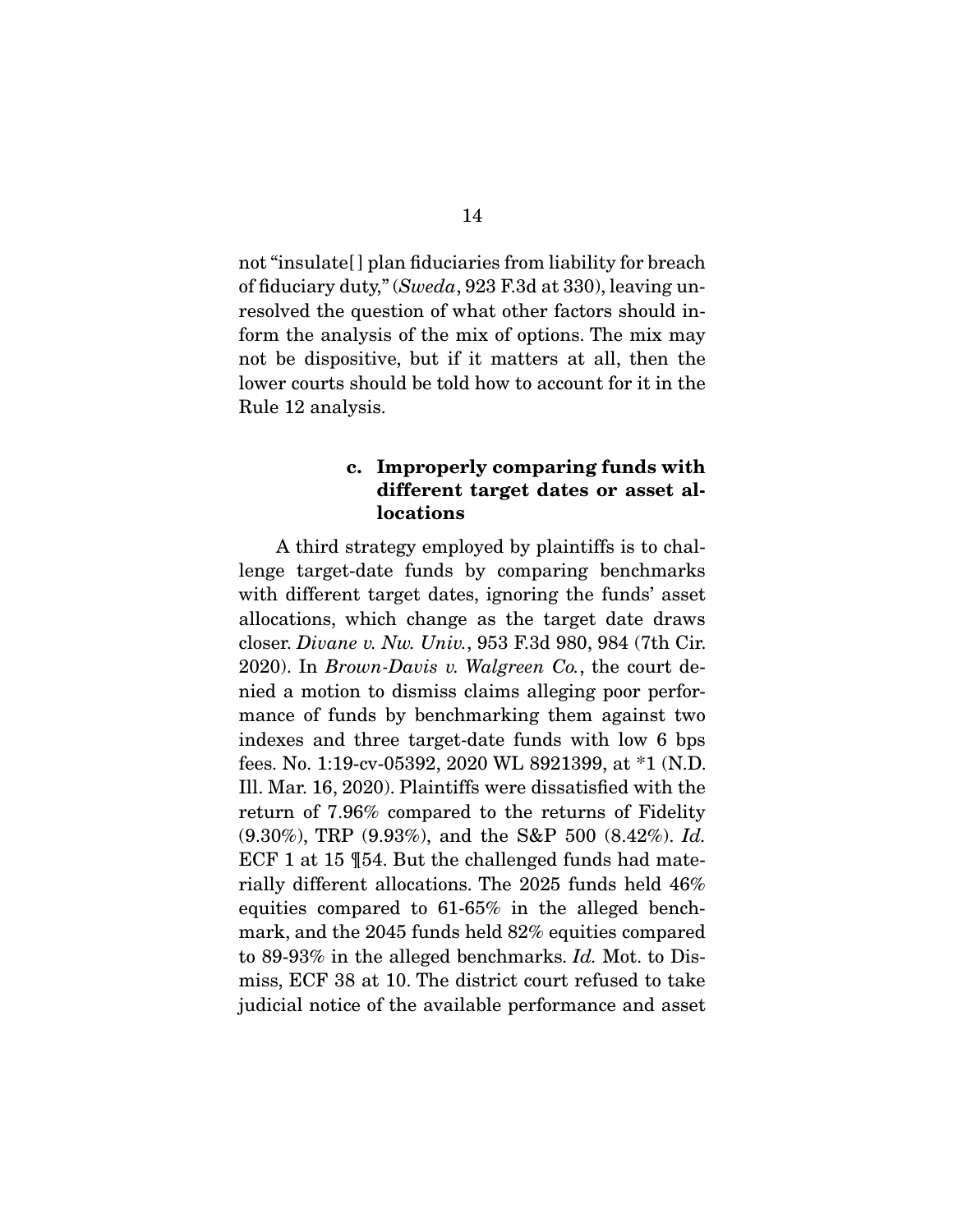allocation information published by the benchmark funds themselves (even though plaintiffs presumably used that same information to identify returns). See Walgreen Co., 2020 WL 8921399, at \*2.

 A related problem arises when plaintiffs attack quality investments because they lag a purported benchmark in the short-term  $(i.e., over the span of a)$ few years). The Walgreens plaintiffs filed their complaint six years after the challenged funds were added to the plan in 2013. Id. Mot. to Dismiss, ECF 38 at 3. But it is not imprudent "to select conservative funds with long-term growth potential and to stay with those mutual funds even during years of lower performance." Jenkins v. Yager, 444 F.3d 916, 926 (7th Cir. 2006). Nor does the duty of prudence "compel ERISA fiduciaries to reflexively jettison investment options in favor of the prior year's top performers." Patterson v. Morgan Stanley, No. 16-cv-6568, 2019 WL 4934834, at \*11 (S.D.N.Y. Oct. 7, 2019). Such shortsightedness only encourages frequent adjustments to an investment portfolio, which runs counter to prudent investment management principles including those based on modern portfolio theory. See Laborers Nat. Pension Fund v. Northern Trust, 173 F.3d 313, 322 (5th Cir. 1999) (applying modern portfolio principles consistent with "ERISA policy as expressed by the Secretary's regulations."). Prudent investment management prioritizes long-term diversification across asset classes, with returns achieved by disciplined rebalancing rather than chasing short-term returns at the expense of the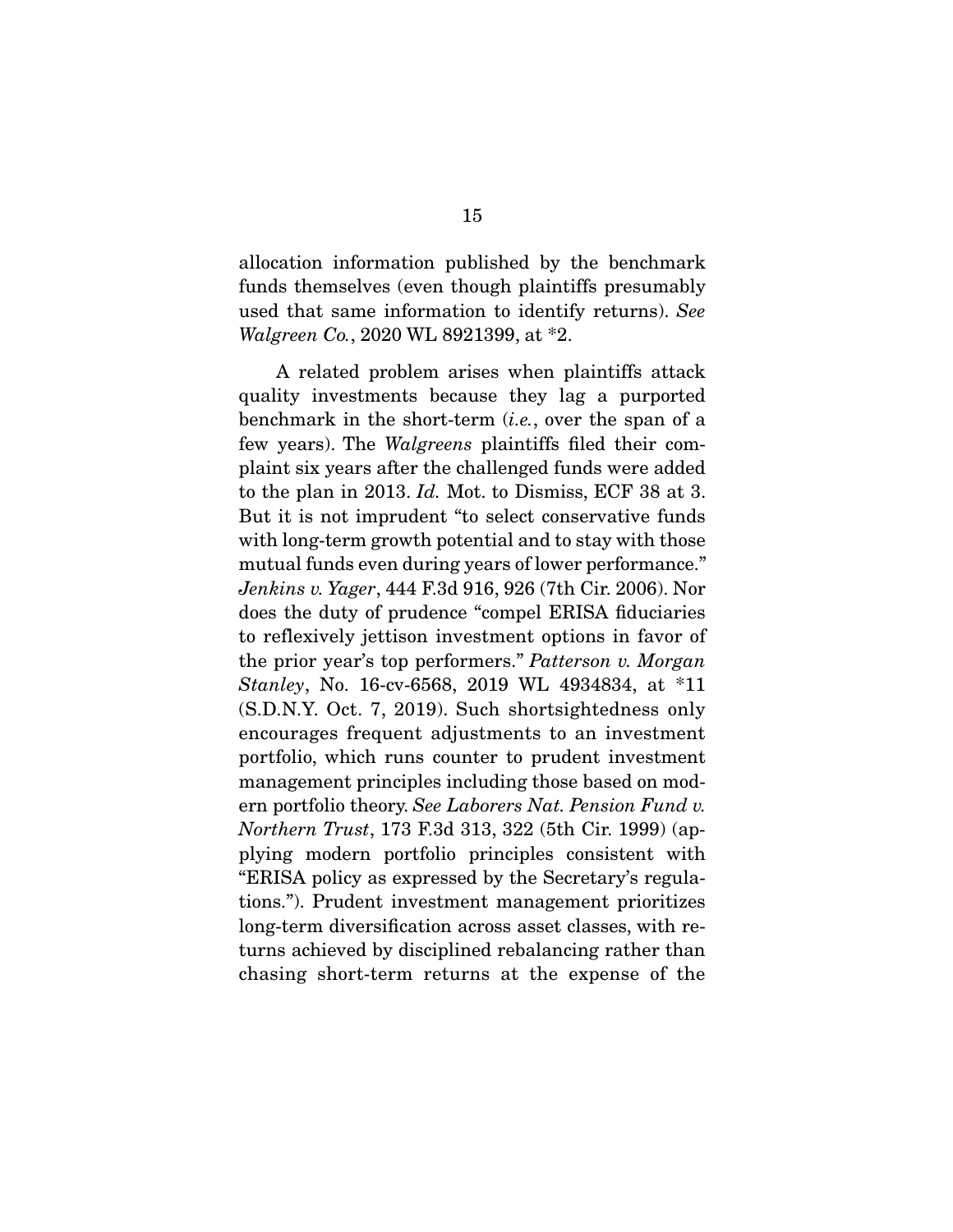portfolio's long-term return and ultimate benefit to participants.12

 A prudent fiduciary should consider several factors regarding the plan's investment options, including diversification by asset class, an appropriate time horizon based on the proximity of participants to retirement, the plan's liquidity needs, and legacy investments that may pose material penalties to liquidate, to name a few. See Northern Trust, 173 F.3d at 317.

## **2. Implausible claims are allowed to proceed based on allegations of inaccurate or immaterial fee or performance differences.**

 In addition to improper benchmarking, Euclid has found that most excessive fee complaints include inaccurate or incomplete data. These claims must rely on plan disclosures and public financial information to compare plans to purported benchmarks. Complaints cannot plausibly allege that plans' fees are "excessive" in a vacuum; rather, they must identify at least one benchmark with lower fees, which necessarily requires reliance on information outside the complaint. Too often, complaints assert incomplete or distorted information.

<sup>&</sup>lt;sup>12</sup> Kate Stalter, *Chasing Performance Is a Quick Way to Dis*aster, U.S. News & World Report (Feb. 8, 2017), https://bit.ly/ 3hEs1Lk; Vanguard, Quantifying the Impact of Chasing Fund Performance (2014), https://bit.ly/3mjGZu5.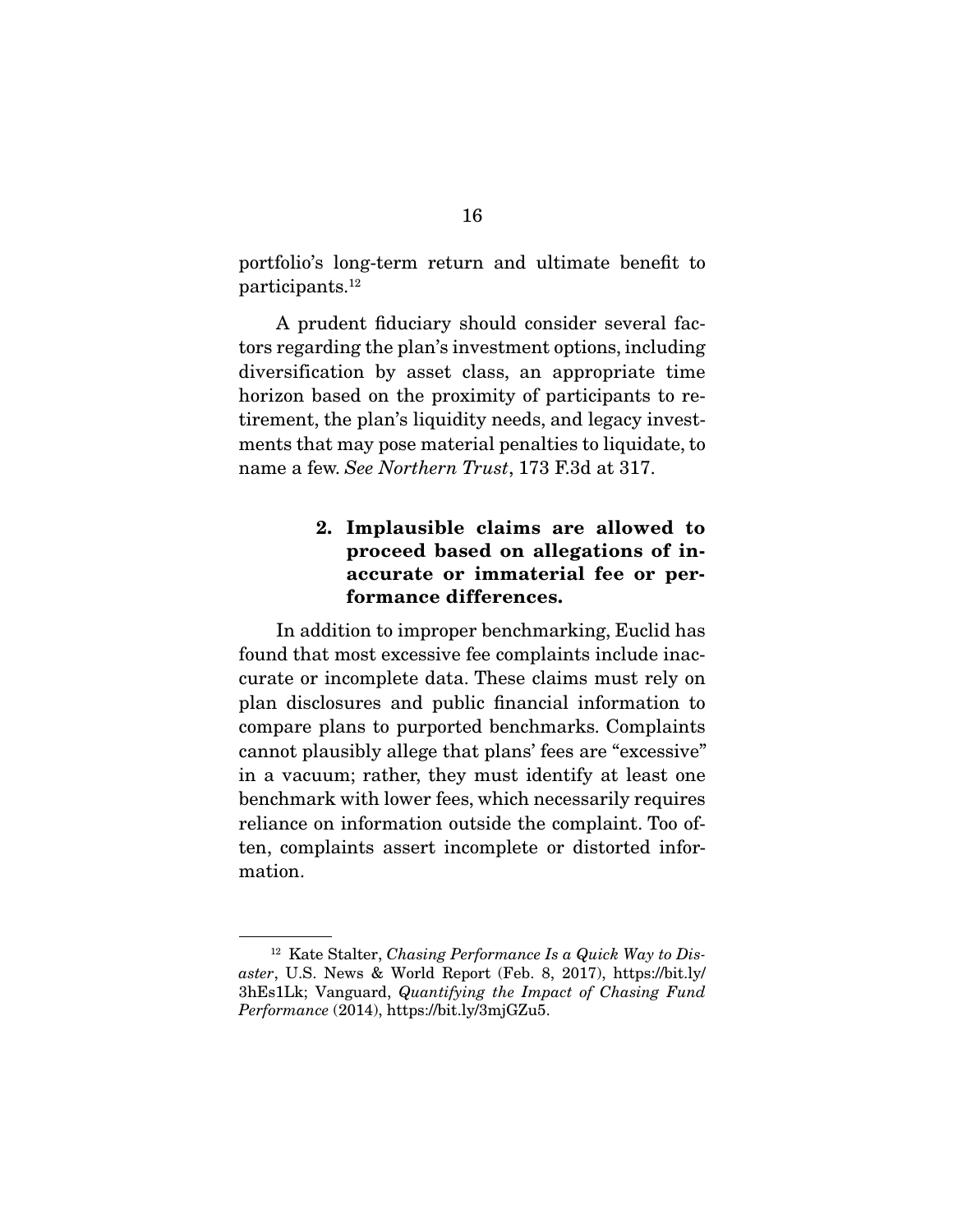Petitioners, for example, relied on direct and indirect compensation numbers from the plan's Form 5500. Divane, No. 16-cv-8157, ECF 1, Compl. ¶¶66-67. But those numbers do not represent an accurate recordkeeping fee because they include transaction fees that are not plan administration costs.13 Petitioners also failed to allege any benchmark for their claim that \$35 per participant is plausible or even available in the market. They included examples of five universities that allegedly negotiated lower fees, without identifying the actual fees of those plans for comparison to the Northwestern plan. Id. Amd. Compl. ECF 38 ¶¶93-101 (discussing Loyola Marymount, Pepperdine, Purdue, CalTech, and Notre Dame). The lower courts properly rejected Petitioners' inflationary tactics, but many other courts have allowed distorted allegations to proceed.

 The examples are abundant. In the excessive fee litigation against AT&T's retirement plan, plaintiffs alleged a false \$61 recordkeeping fee, which was exposed at summary judgment when the undisputed facts showed a market-low recordkeeping fee. See Alas v. AT&T Servs., Inc., No. 2:17-cv-8106, ECF 215, Order at 19-20 (C.D. Cal. Sept. 28, 2021) (finding "no factual dispute exists as to whether [defendants] breached their duty of prudence in evaluating and monitoring the record keeping fees paid to Fidelity...."); id. ECF

 $13$  See DOL, Frequently Asked Questions about the 2009 Form 5500 Schedule C at Q4 (July 2008), https://bit.ly/3nrB1Gr (identifying "fees relating to administration" as one of multiple reportable categories of compensation).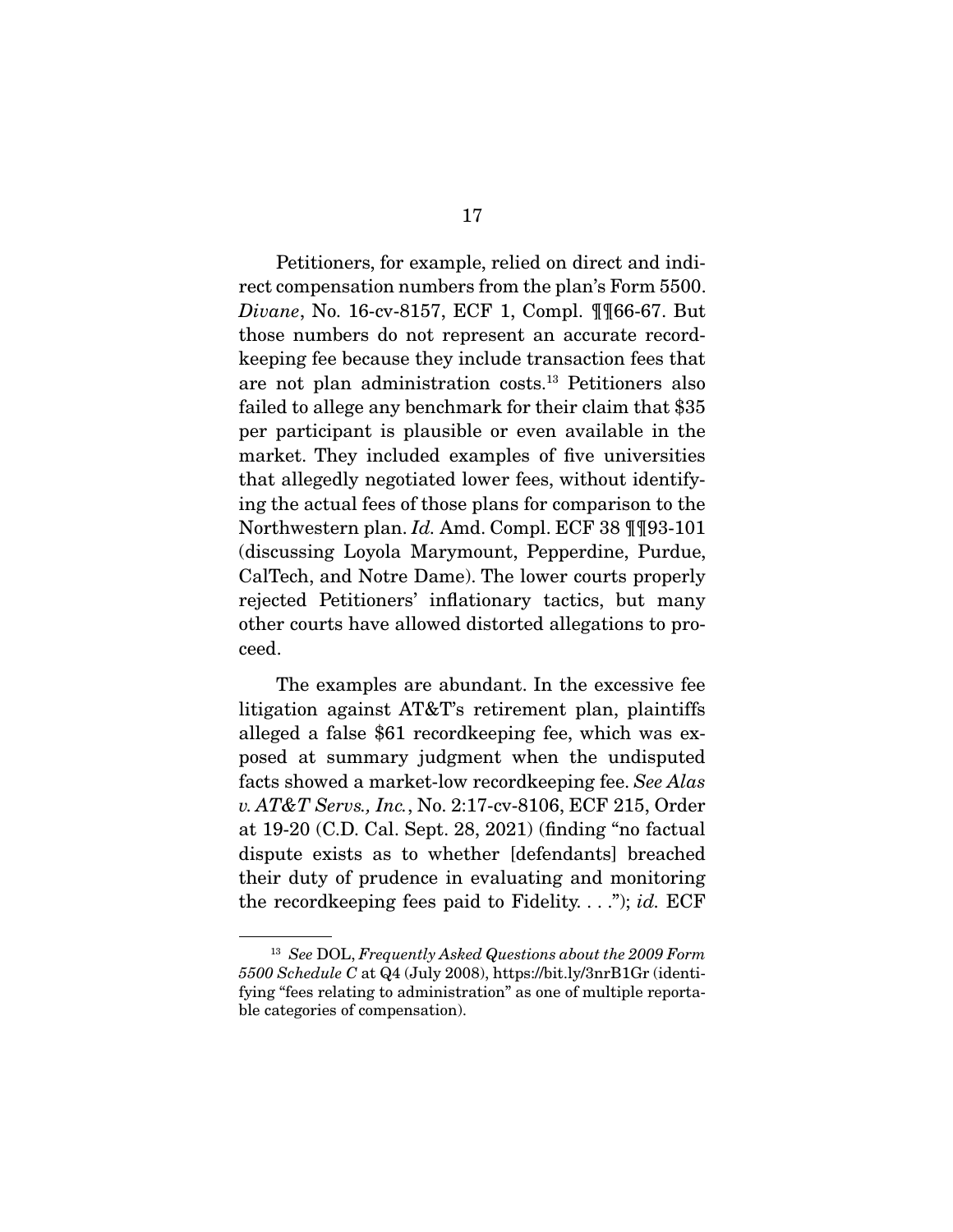81, 3d Amd. Compl. ¶60. The court found that the plan had a diligent process to monitor recordkeeping and administrative expenses, including hiring outside experts to benchmark fees, negotiating lower fees with Fidelity, obtaining fee reductions, and even negotiating a "most favored customer" provision to ensure the lowest fee. Id. ECF 215 at 19-20. That the Plaintiffs did not dispute these facts suggests the suit should have been dismissed earlier. Instead, plaintiffs avoided dismissal by repeatedly claiming an "excessive" recordkeeping fee of \$61 compared to an alleged \$30 benchmark. Id. ECF 81 ¶61. Plaintiffs buttressed their claim with public financial information showing fees charged by the Home Depot plan (\$28) the FedEx plan (\$23-30), the HCA plan (\$24-30), the Costco plan (\$35-38), and the Bank of America plan (\$14-30). Id. ¶62. The fact that AT&T's fees were comparable could have been verified from the Rule 404a5 disclosure form provided to every plan participant including the plaintiffs. Instead, AT&T undoubtedly expended significant resources to exonerate its diligent fiduciary process through discovery and summary judgment briefing, all because the district court permitted the case to proceed based on inaccurate fee allegations.

 Other cases have followed the same pattern. In Klawonn v. Board of Directors for the Motion Picture Industry Pension Plans, Plaintiffs alleged "astronomical" fees "averaging 1.18% per year, four to five times higher than the average plan of similar size," allegedly making the plan "one of the five most expensive plans in the country." No. 20-cv-9194, ECF 56, 2d Amd.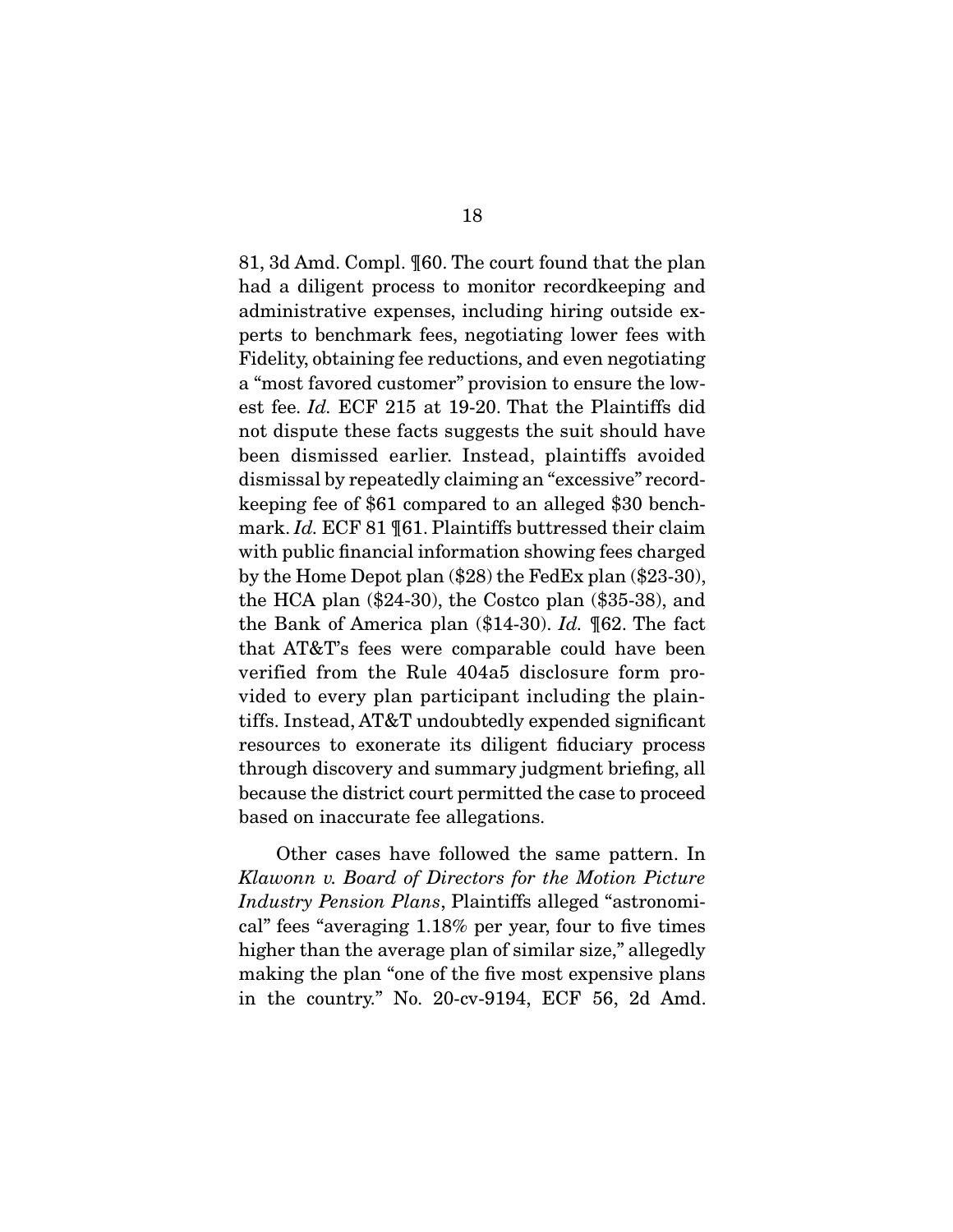Compl. ¶10 (C.D. Cal.). Plaintiffs' allegation of \$46 million in excess fees, however, contradicted the Form 5500, showing a total of \$14,901,268 in fees paid for investment advisory and management services, well short of the \$46 million allegation.<sup>14</sup> The alleged  $1.18\%$ investment expense was contrived from whole cloth to avoid dismissal and exaggerate damages to leverage a settlement.

 Also in Khan v. Board of Directors of Pentegra Defined Contribution Plan**,** Defendants moved to dismiss, arguing the plan's fee disclosure confirmed that plaintiffs "have wildly overstated the Plan's investment fees" and seeking judicial notice of the disclosures. Case 7:20-cv-07561, ECF 93-1 at 18 (S.D.N.Y.). Among other problems, the disclosures confirmed that plaintiffs had improperly compared the plan's total fees to the partial fees of other plans, based on a chart in the complaint alleging that the plan's fees were "9,233% more expensive than the identical lower-cost alternatives," without disclosing the sources of the purported alternatives. Id. at 15, 18. These allegations were exposed by public data, which showed, for example, that one of the challenged funds had an annual operating expense ratio of .02%—exactly what plaintiffs claimed it should be. Id. at 18.

<sup>&</sup>lt;sup>14</sup> The expense information appears at page 4 of Schedule H to the plan's Form 5500 (attached in the appendix to this brief ). For 2019, the plan reported total administrative expenses of \$30,529,413, which is still significantly less than what plaintiffs alleged. The full Form 5500 is available on DOL's website at https://www.efast.dol.gov/5500search/.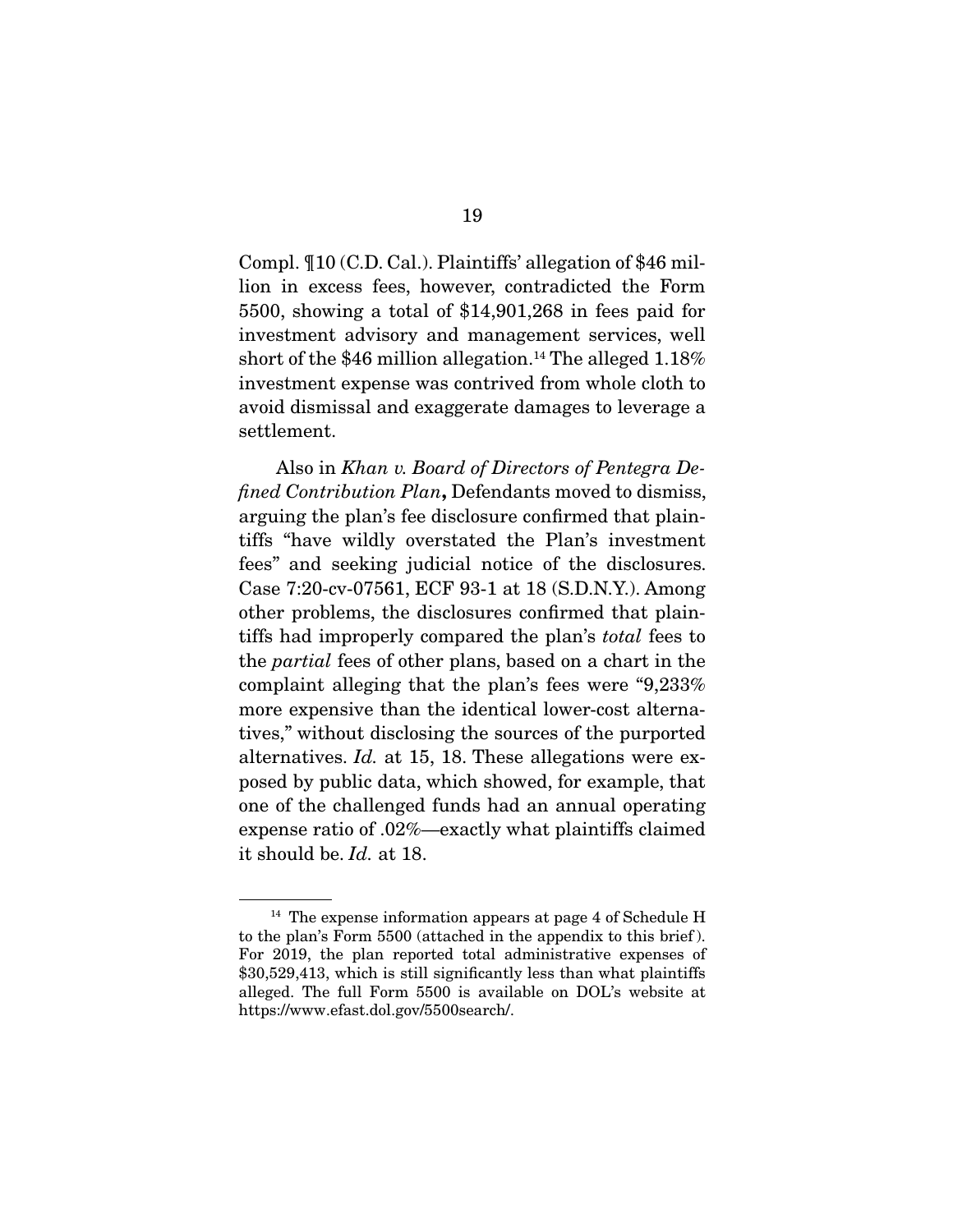Finally, Plaintiffs often sue over immaterial fee or performance differences that do not justify litigation and inappropriately second-guess the fiduciary process. In Lauderdale v. NFP Retirement, Inc., No. 8:21 cv-301 (C.D. Cal.), plaintiffs made a series of such allegations, comparing challenged funds against purported benchmark funds with slightly lower costs (ECF 1, Compl. ¶¶70, 82-83, 93-94), including alleging that a difference of only 3 bps (5 vs 2) was imprudent. Id. ¶111. (Plaintiffs also ignored the plan's Rule 408b2 disclosure showing that for each listed active investment option the plan offered a low-cost index fund option.) The fact that plaintiffs felt they could state a claim based, in part, on a mere .0003 difference in fees confirms that guidance is needed to weed out lawsuits alleging immaterial differences.

**II. The pleading standard for ERISA claims should weed out the implausible claims by requiring lower courts to account for the factors that demonstrate plausible claims of imprudence.** 

 ERISA judges fiduciaries on their "process rather than results." Sweda, 923 F.3d at 329; see also De-Bruyne v. Equitable Life Assurance Soc'y, 920 F.2d 457, 465 (7th Cir. 1990) (ERISA "requires prudence, not prescience."). "A prudently made decision is not actionable . . . even if it leads to a bad outcome." Davis, 960 F.3d 478, 482 (8th Cir. 2020); see also Northern Trust, 173 F.3d at 317 ("ERISA's test of prudence . . . is one of conduct and not a test of the result of performance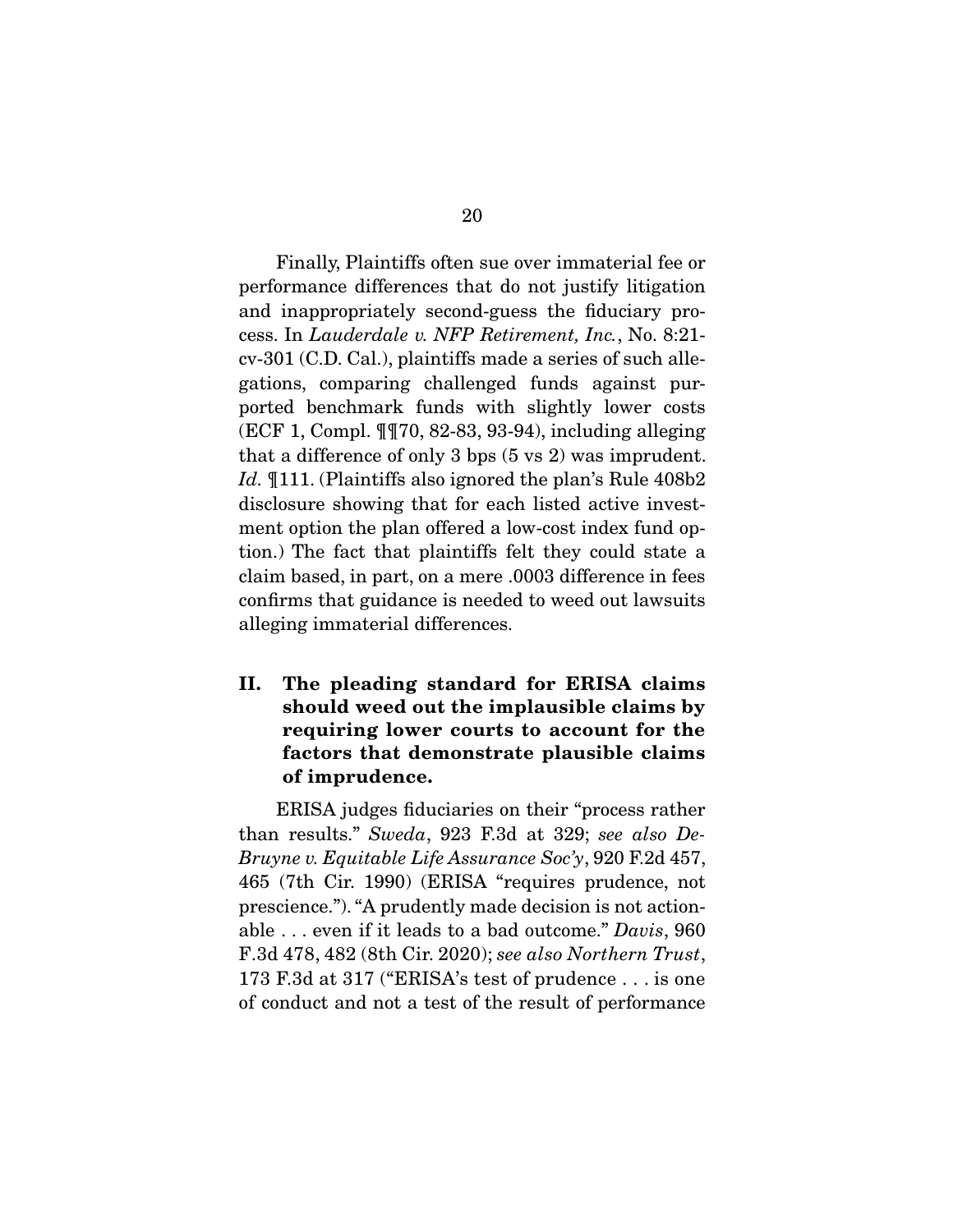of the investment." (citation omitted)). Courts recognize that "the prospect of discovery in a suit claiming breach of fiduciary duty is ominous" and causes "an in terrorem increment of the settlement value." Pension Ben. Guar. Corp., 712 F.3d at 719. But these principles are often accompanied only by the less-than-helpful proposition to take "particular care" in analyzing allegations of imprudence. Id. at 718.

 There is little definitive guidance regarding how to take "particular care" in the context of an excessive fee case. Plaintiffs' claims frequently assert some version of the following: the plan should have negotiated lower fees because (in hindsight) the allegedly comparable plan(s) paid lower fees. This line of attack requires plausible allegations about the comparator plans and fees, so plaintiffs rely on plan disclosures and public financial data to contend that the comparator plans really are comparable and that the differential in fees really is excessive. But the lack of a welldeveloped pleading standard unfairly tips the Rule 12 scale by bestowing inferences of truth on plaintiffs' allegations about the data, no matter how one-sided or inaccurate, and by failing to articulate the factors that lower courts should use to evaluate allegations regarding what is a proper benchmark and whether an alleged fee is excessive. The already difficult task of "weeding out meritless [ERISA] claims," Dudenhoeffer, 573 U.S. at 425, becomes harder still when plaintiffs are permitted to stack the deck with incomplete or distorted information.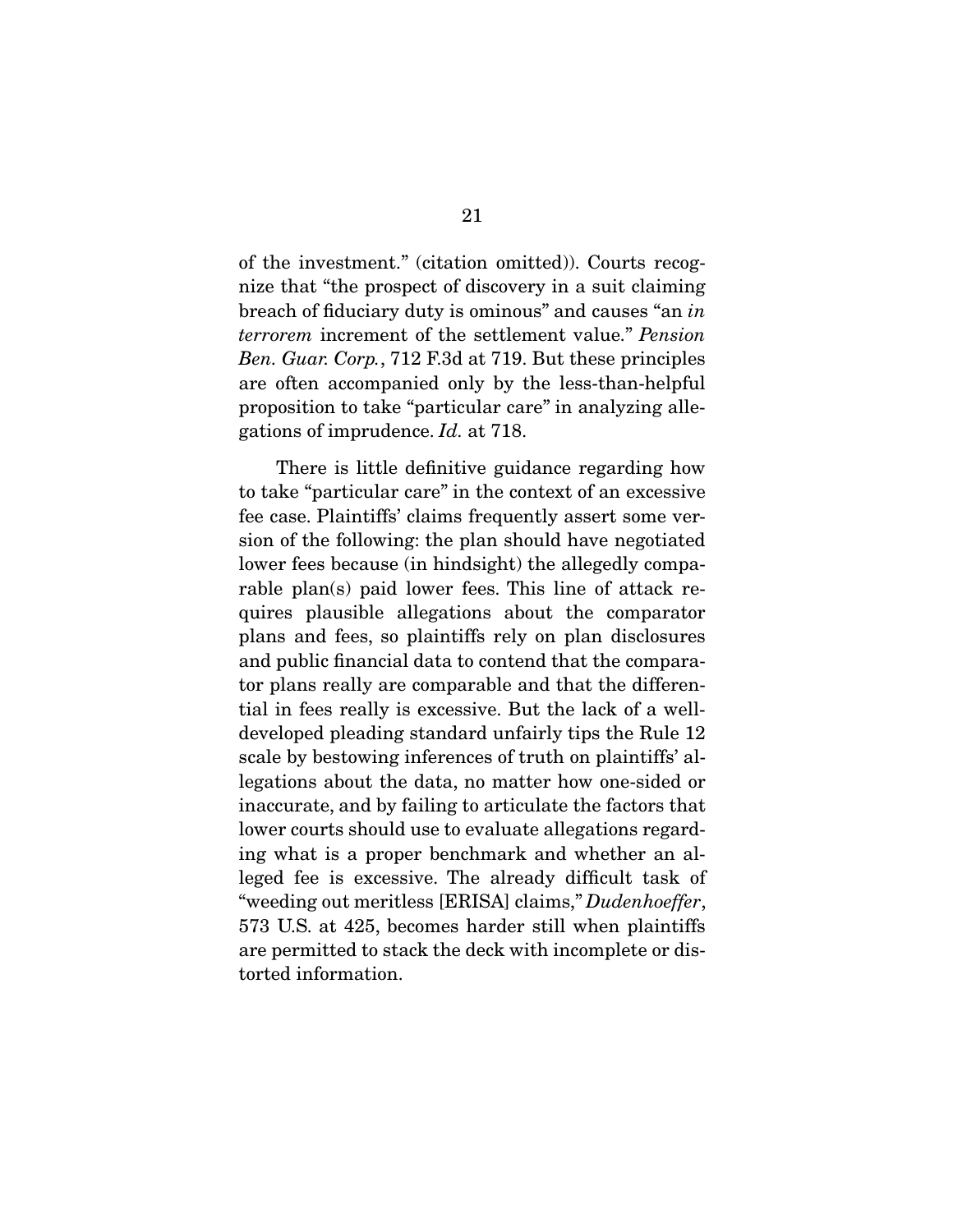## **A. The pleading standard should focus on comparing the plan at issue with a reliable benchmark of materially identical investments and services.**

 With hundreds of excessive fee lawsuits pending, this is an opportune time to clarify the pleading standard. As explained below, the Court may find it useful to account for the following factors as it considers the proper articulation:

To properly allege whether a plan's fees are excessive, plaintiffs must plausibly allege that (i) no prudent fiduciary would have agreed to those fees based on (ii) a comparison of a reliable benchmark of materially identical investments and services<sup>15</sup> with (iii) disproportionately lower fees during the relevant time period.

This standard builds upon *Dudenhoeffer*, where the Court considered, inter alia, whether there were alternatives available that "a prudent fiduciary in the same circumstances would not have viewed as more likely to harm the fund than to help it." 573 U.S. at 410. Dudenhoeffer does not prevent a fiduciary from exercising judgment about the range of available prudent investment options and services that suit the plan's needs and objectives, notwithstanding differences in the available options and the associated fees. The

<sup>&</sup>lt;sup>15</sup> There are two types of fees to consider: management fees expressed as an expense ratio and administrative fees, including recordkeeping fees, paid on a per-participant basis or included in the expense ratio. Resp. Br. 8-9.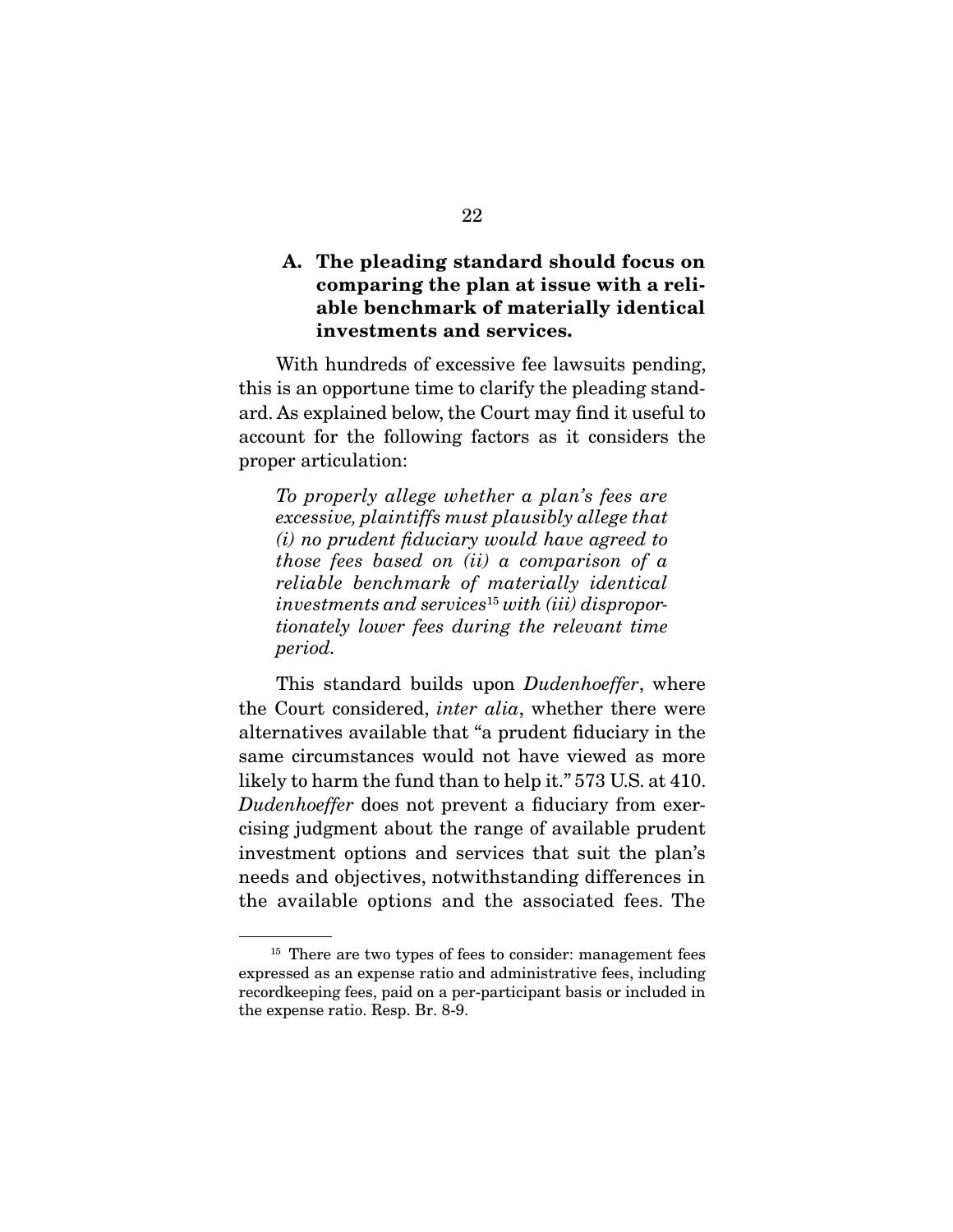question is not, as plaintiffs would have it, whether a prudent fiduciary could have found a lower-fee option, but whether the fees were so high that no prudent fiduciary would have agreed to them. See Renfro v. Unisys Corp., 671 F.3d 314, 322 (3d Cir. 2011) (no hypothetical prudent fiduciary would have made the same objective choice).

 This approach aligns with the rule that allegations that are "merely consistent with" unlawful behavior—but are also "just as much in line with" lawful behavior—fail to state a claim. Bell Atlantic Corp. v. Twombly, 550 U.S. 544, 554, 557 (2007). It cannot be sufficient to allege that some of the plan's investment options charged excessive fees or performed inadequately. Rather, the appropriate inquiry is whether plaintiff 's allegations show that a prudent fiduciary in like circumstances would not have selected those options and paid those fees. Allegations that are consistent with a course of action a prudent fiduciary would have taken fail to state a claim. See White v. Chevron Corp., 752 F. App'x 453, 455 (9th Cir. 2018) (insufficient to allege only that "Chevron could have chosen different vehicles for investment that performed better . . . or sought lower fees for administration of the fund").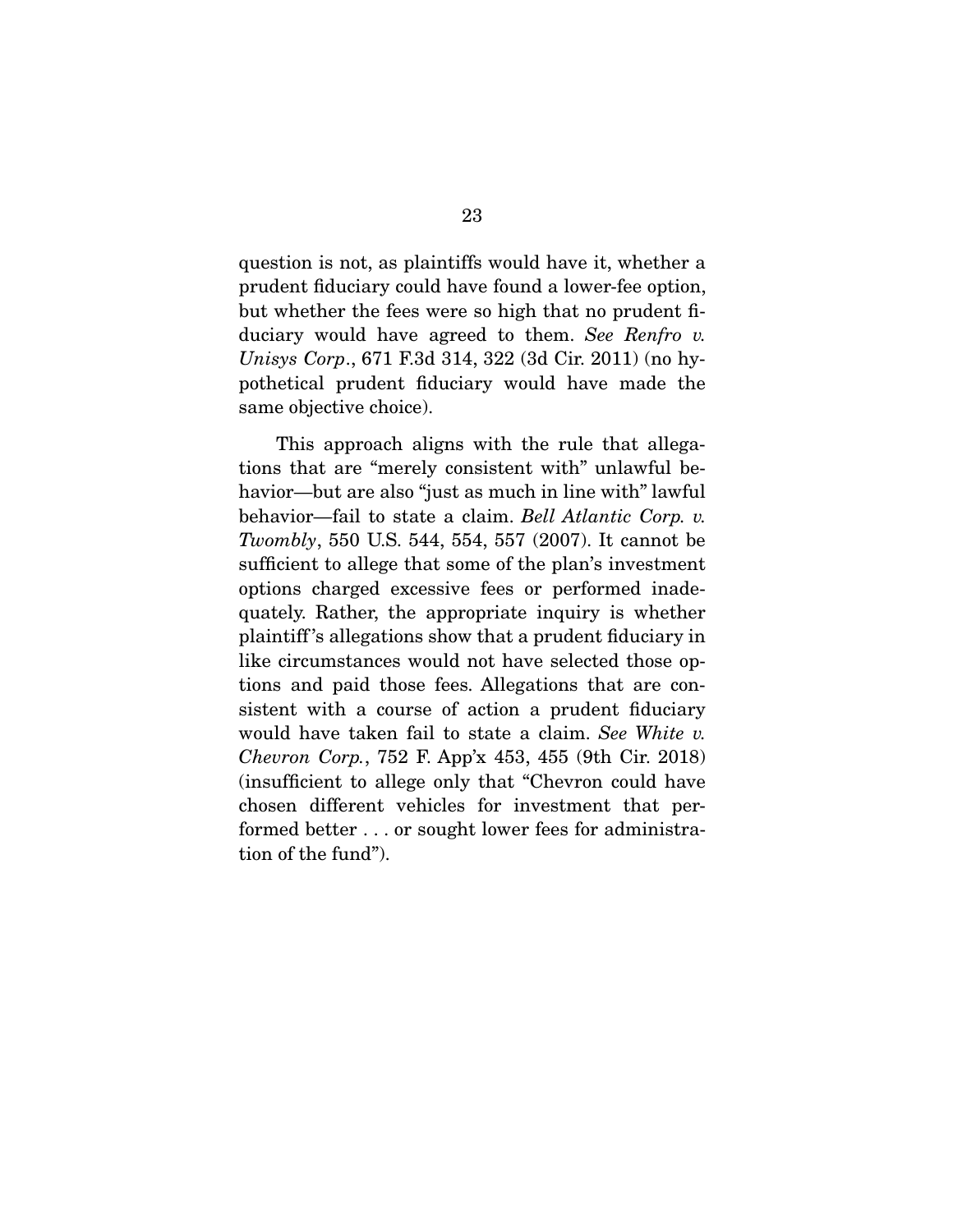## **B. The pleading standard should be informed by factors that tend to indicate whether a reliable benchmark plan charges disproportionately lower fees compared to the fees charged by the plan at issue.**

 It is one thing to agree that fiduciaries may consider all options on the menu of prudent investments and services, notwithstanding cost differentials. The harder task is identifying factors for analyzing whether a plaintiff has plausibly alleged that a fiduciary's choice was not on that menu. In many ways, a lower court's task is akin to the process that Euclid follows when it underwrites plans. Euclid is not involved in the plan's investment selection process or ongoing monitoring. It makes underwriting decisions based on the same DOL-mandated disclosures and public financial information that plaintiffs rely on in their complaints, which it uses to assess two categories: benchmarking factors regarding the material features of the plan and its proper comparators, and disproportionality factors regarding the degree of difference between the fees of the plan and those of its comparators.

## **1. A reliable benchmark must include materially identical investments and services.**

 Courts agree that plaintiffs "must provide a sound basis for comparison—a meaningful benchmark."  $Da$ vis, 960 F.3d at 484. But investment options exist to serve all manner of participant preferences and goals;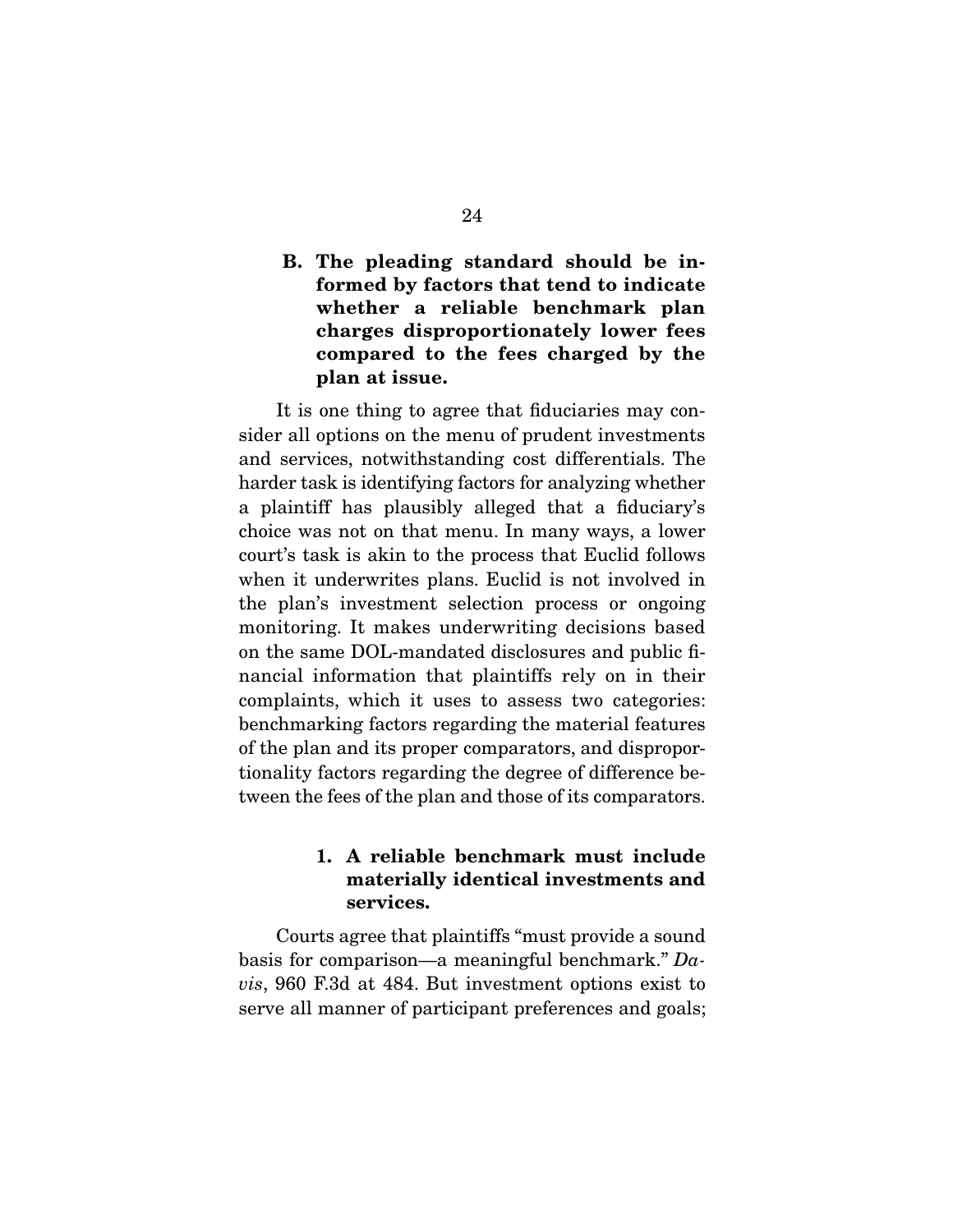simply being "meaningful" is arguably insufficient. The better question is whether the proposed benchmark is materially identical in terms of its investments and services. Apples-to-oranges comparisons won't do  $(Da$ vis, 960 F.3d at 485), but even apples-to-apples comparisons allow material dissimilarities, suggesting that more granularity is necessary to account for the wide variety of prudent investment options and services available to plans and the many factors that inform the fiduciary's decision-making, including the plan's size, overall investment objectives, risk tolerance, financial circumstances, liquidity needs, and participants' expected retirement timeline. Plan participants have different tastes and different needs; some may require or prefer McIntosh, others Red Delicious, and others Honeycrisp. Thus, the lower courts should compare McIntosh to McIntosh, not McIntosh to Red Delicious. Treating all apples the same at the pleadings stage will encourage more litigation, thereby chilling the plan's ability to cater to participants' preferences.

#### **a. Plan's size and number of participants**

 This factor considers whether the plan's fees are prudent relative to its size and number of participants. It is important to consider all the fees, including perparticipant fees, as well as revenue-sharing and other asset-based fees. No participant would be better off paying total fees of \$604 instead of \$418, regardless of which plan has higher recordkeeping fees (e.g., Omnicom). Conversely, if only one type of fee is at issue, then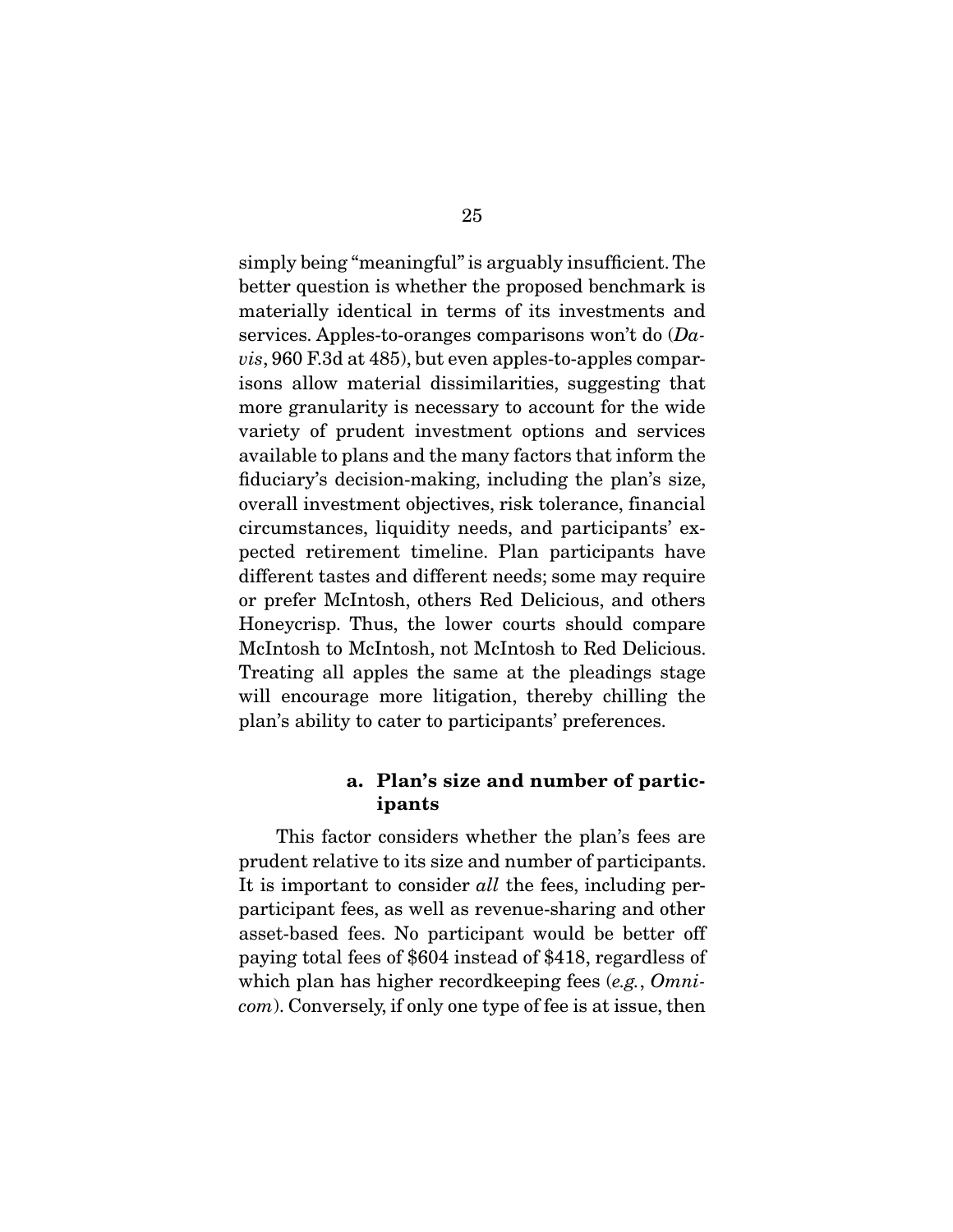only that fee should be analyzed across the plan and its comparator(s), but still in the context of the plan's total fees.

 Courts err when they assume that small plan fees can benchmark large plan fees (e.g., Omnicom and Allison), ignoring that smaller plans pay fees differently and may have more asset-based fees that are overlooked when comparing fees per participant. Additionally, larger plans may require more investment options and services, like enhanced participant education, because of their size and number of participants. By analogy, a large corporation may be able to negotiate favorable business travel rates for its employees, but those rates may still exceed those offered to small businesses or individuals because of the different requirements and expectations of corporate travelers.

#### **b. Plan's mix of investment options**

 This factor considers whether the plan offers a prudent mix of investment options across both active and passive funds, which typically have "different aims, different risks, and different potential rewards that cater to different investors." Davis, 960 F.3d at 485. At a minimum, complaints should include allegations regarding the benchmark funds' holdings, asset allocations, investment strategies, and risk profiles. See Patterson, 2019 WL 4934834, at \*11 (dismissing claim that lacked "detail as to the extent of the investment's shortcomings or why the [alleged comparator] is a comparable investment"); Parmer, 518 F. Supp. 3d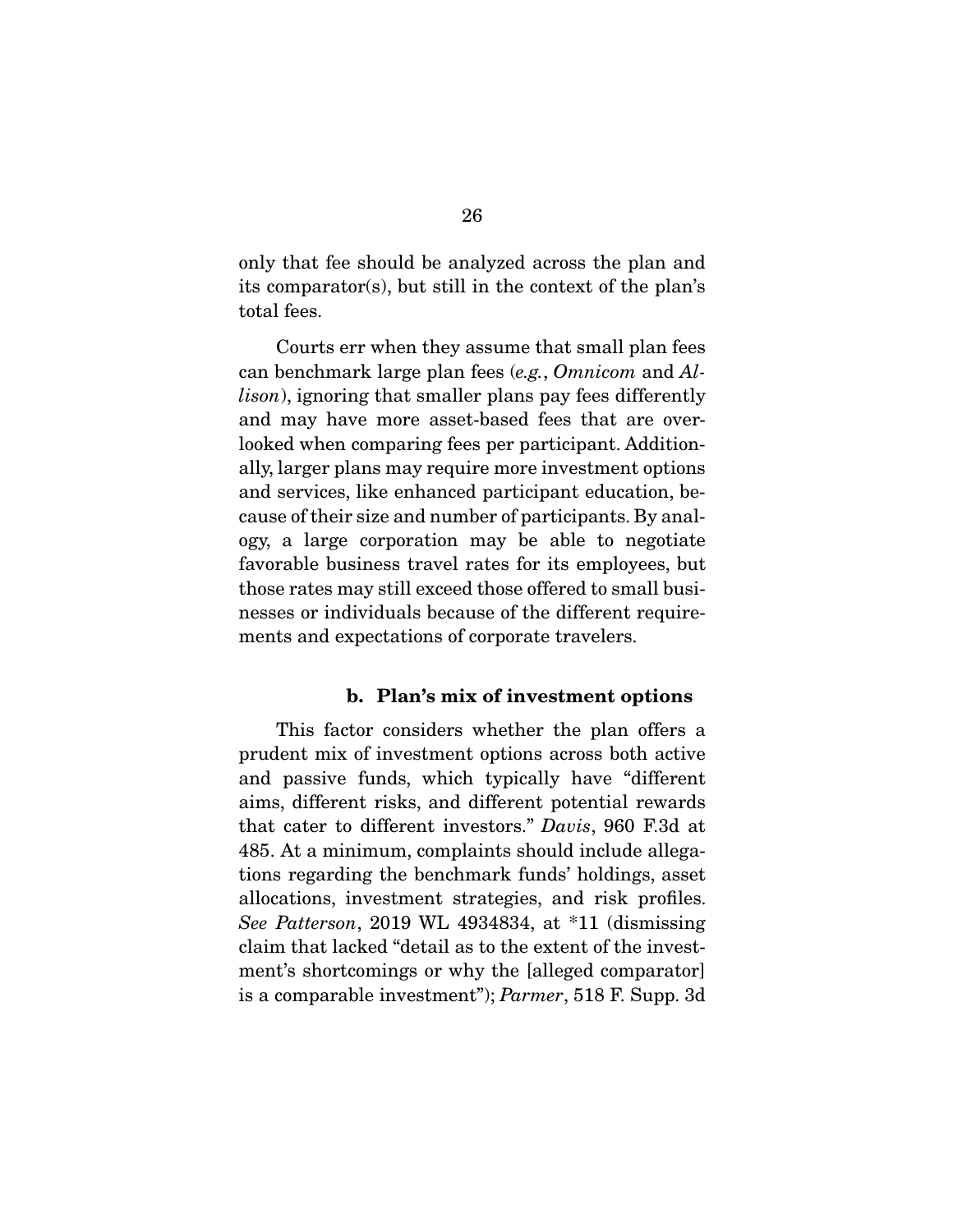at 1306 (finding comparators with "different strategies, aims, risks, and potential rewards do not provide meaningful benchmarks").

 A frequent dispute is whether a plan imprudently includes active funds. If the entire mix of investments is at issue, complaints should identify a benchmark plan with a materially identical mix, rather than asserting *ipse dixit* that the active funds were imprudent because passive funds were available. See Davis v. Salesforce.com, Inc., 20-cv-01753, 2020 WL 5893405, at \*3 (N.D. Cal. Oct. 5, 2020) ("[A]llegations that passively managed funds are available as alternatives to actively managed funds . . . do not suffice to demonstrate imprudence."); Kong v. Trader Joe's Co., No. 20-cv-05790, 2020 WL 7062395, at \*4 (C.D. Cal. Nov. 30, 2020) (same). Plans may offer a "concentration of actively managed funds," particularly if they also "offer[ ] a variety of investment options that include[ ] low-cost options. . . ." Rosen v. Prudential Ret. Ins. & Annuity Co., No. 15-cv-1839, 2016 WL 7494320, at \*15 (D. Conn. Dec. 30, 2016); see also White v. Chevron Corp., No. 16cv-0793, 2016 WL 4502808, at \*9 (N.D. Cal. Aug. 29, 2016) (dismissing imprudence claim despite the presence of five actively managed funds).

 Plaintiffs may not "dodge the requirement for a meaningful benchmark by merely finding a less expensive alternative fund or two with some similarity." Meiners v. Wells Fargo & Co., 898 F.3d 820, 823 (8th Cir. 2018). Instead, the focus should be on the asset allocation of the challenged plan's funds and those of the benchmark plan(s). It is not sensible to compare funds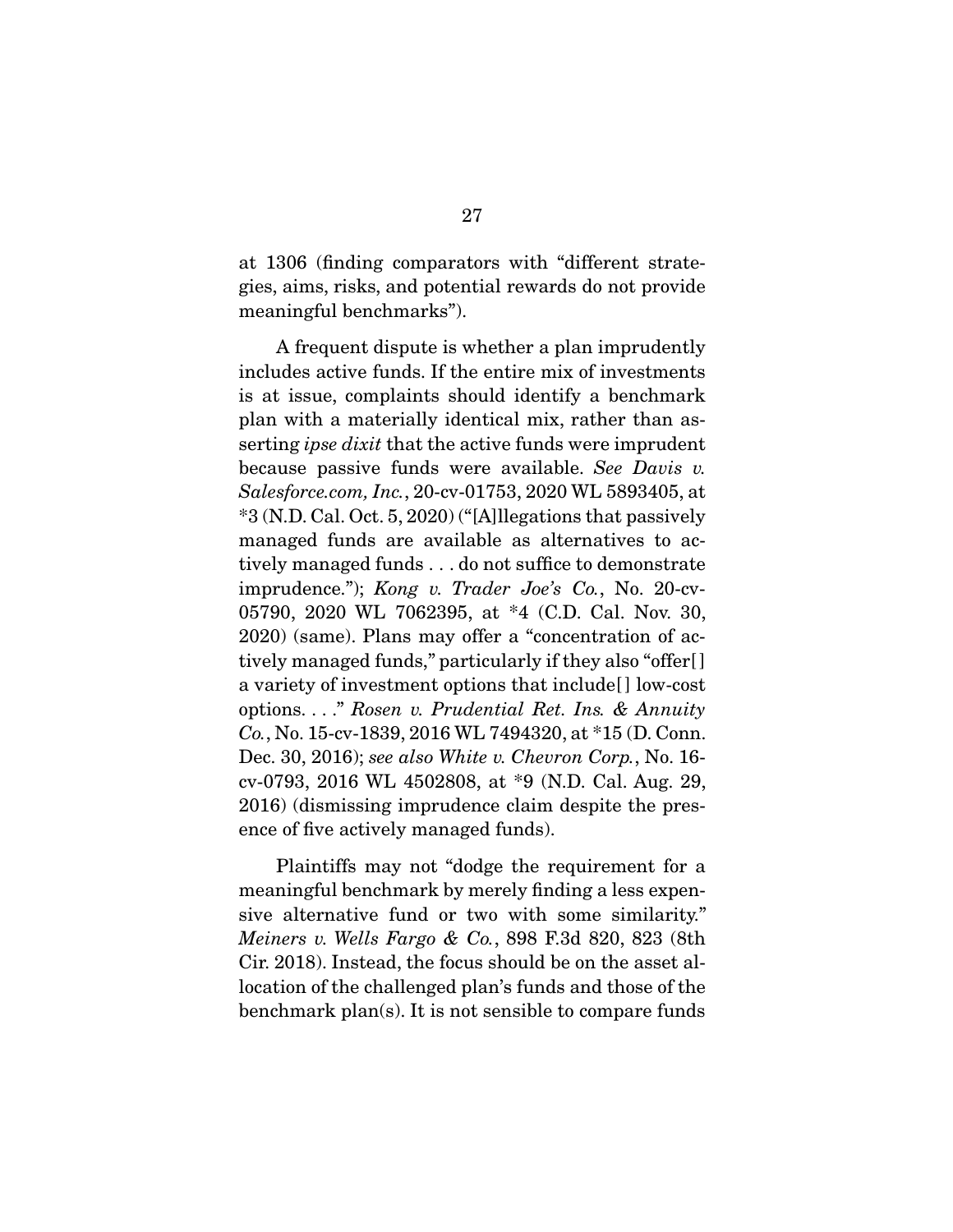with different weights of asset classes *(i.e.*, weighted more heavily towards equities vs. weighted towards investment-grade bonds). See supra 14-16; Davis, 960 F.3d at 485 (funds with lower percentages of international securities were not proper benchmarks for fund with higher percentage). A plan that provides an appropriate mix of low-cost options, as well as actively managed options, has fulfilled its fiduciary obligations. See Davis, 960 F.3d at 485 ("[I]t is not imprudent to provide options with differing features from which to choose.  $\ldots$ ." $)$ .<sup>16</sup>

 This principle applies even when complaints target only some of the plan's investments, rather than the overall mix. In Juniper Networks, plaintiffs challenged two active investments, ignoring the plan's 44 low-cost index options (supra 13  $\&$  n.11), but an isolated inquisition into a few funds invites hindsight bias and discourages beneficial long-term investment strategies. It incentivizes fiduciaries to eliminate the plan's worst performers each year—since they will be the most likely targets of lawsuits—even though most funds do have years where they underperform their peers. The better approach is to consider the challenged funds in the context of a comparator plan with a materially identical mix of investment options. In all likelihood, that plan too will have some

<sup>16</sup> Lower courts can analyze investment mixes on a case-bycase basis. They are in the best position to determine, based on proper benchmarks, whether there are plausible allegations of imprudence because, for example, a plan offered too many higher cost funds and/or not enough lower cost funds.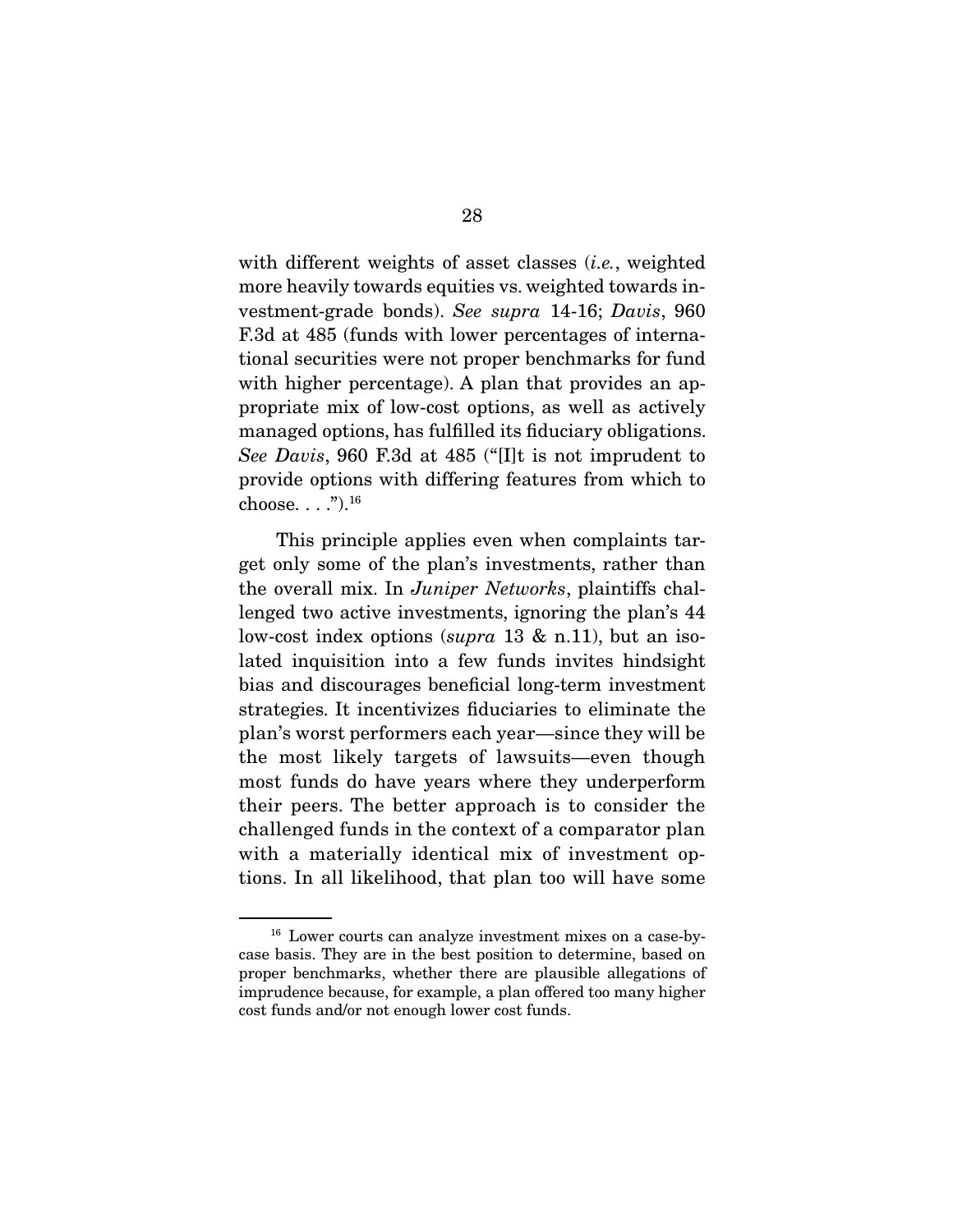underperformers, underscoring the need to avoid an isolated analysis of individual funds.

 Petitioners and DOL, on the other hand, favor an isolated analysis, arguing that even "a single imprudent investment" could be the basis for a viable claim. See Pet. Br. 28; U.S. Br. 23-24 (contending that "ERISA does not permit respondents to offer any imprudent investments in the mix" (emphasis in original)). This position is based on *Sacerdote's* unfortunate statement that "[i]f the prudence of a particular investment offering will become clear only in the context of the portfolio as a whole, that argument cannot resolve a motion on the pleadings." Sacerdote v. NYU, 9 F. 4th 95, 109 (2d Cir. 2021). But this is a standardless standard. Plaintiffs can easily attack fewer than all of a plan's investment options and then argue that the imprudence thereof "will become clear only in the context of the portfolio as a whole," which conveniently circumvents dismissal and increases the opportunity for a large settlement. So much for weeding out meritless claims.<sup>17</sup>

#### **c. Type of services provided to the Plan**

 This factor considers whether the plan pays for only basic recordkeeping or additional services too. It is impossible to know whether a plan's fees were

 $17$  This approach also elevates results over process. If plaintiffs feel they can only state an imprudence claim by challenging a few underperforming funds, rather than the overall mix, this suggests the plan has a prudent process in place.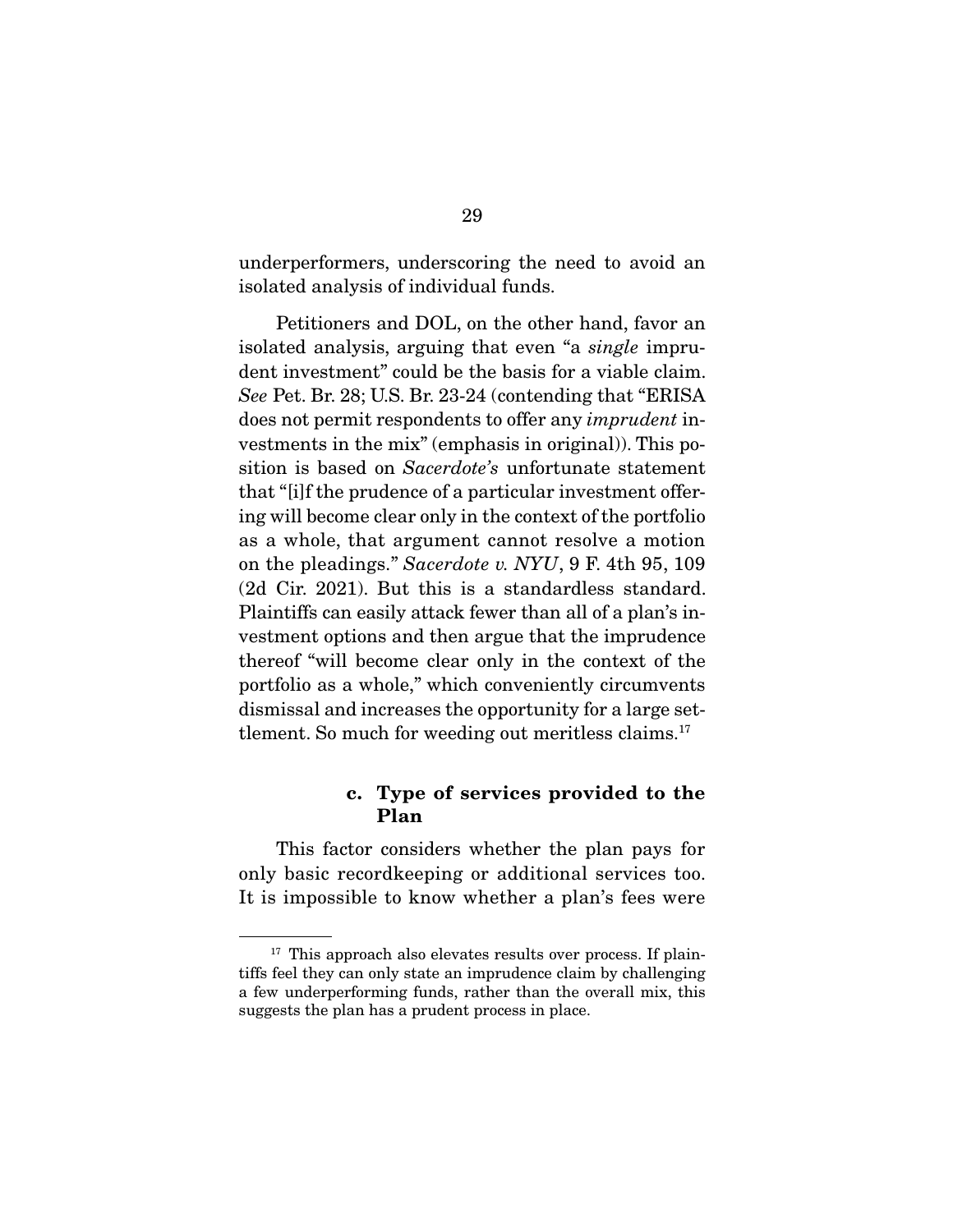excessive without knowing what services the plan received for those fees. See Hecker v. Deere & Co., 569 F.3d 708, 711 (7th Cir. 2009) (denying rehearing where complaint was "silent about the services Deere participants received from the company sponsored plans"); see also DOL, A Look at  $401(k)$  Plan Fees 1 (Sept. 2019), https://bit.ly/3fP8vuH (fees should be only "one of several factors" in fiduciary decision making). For example, recordkeeping fees may include additional administrative services such as investment planning and education for participants.18 Similarly, a plan may have to pay more to obtain the most reputable service providers for its participants.

#### **2. The plan's fees must be disproportionate to the fees of the reliable benchmark.**

 Having identified the proper benchmark, the task shifts to analyzing the difference in fees. Service providers are not monolithic, and neither are their fees. A standard that allows any difference in fees, no matter how small, to sustain a claim will permit manipulation by immaterial differentials, such as the .0003 fee difference alleged to be "excessive" in NFP Retirement. The better approach is to require a disproportionate difference in fees between the plan and its benchmark.

<sup>&</sup>lt;sup>18</sup> See Sarah Holden, *The Economics of Providing 401(k)* Plans: Services, Fees, and Expenses, 2020, at 4, ICI Research Perspective (June 2021), https://bit.ly/3juJhVa.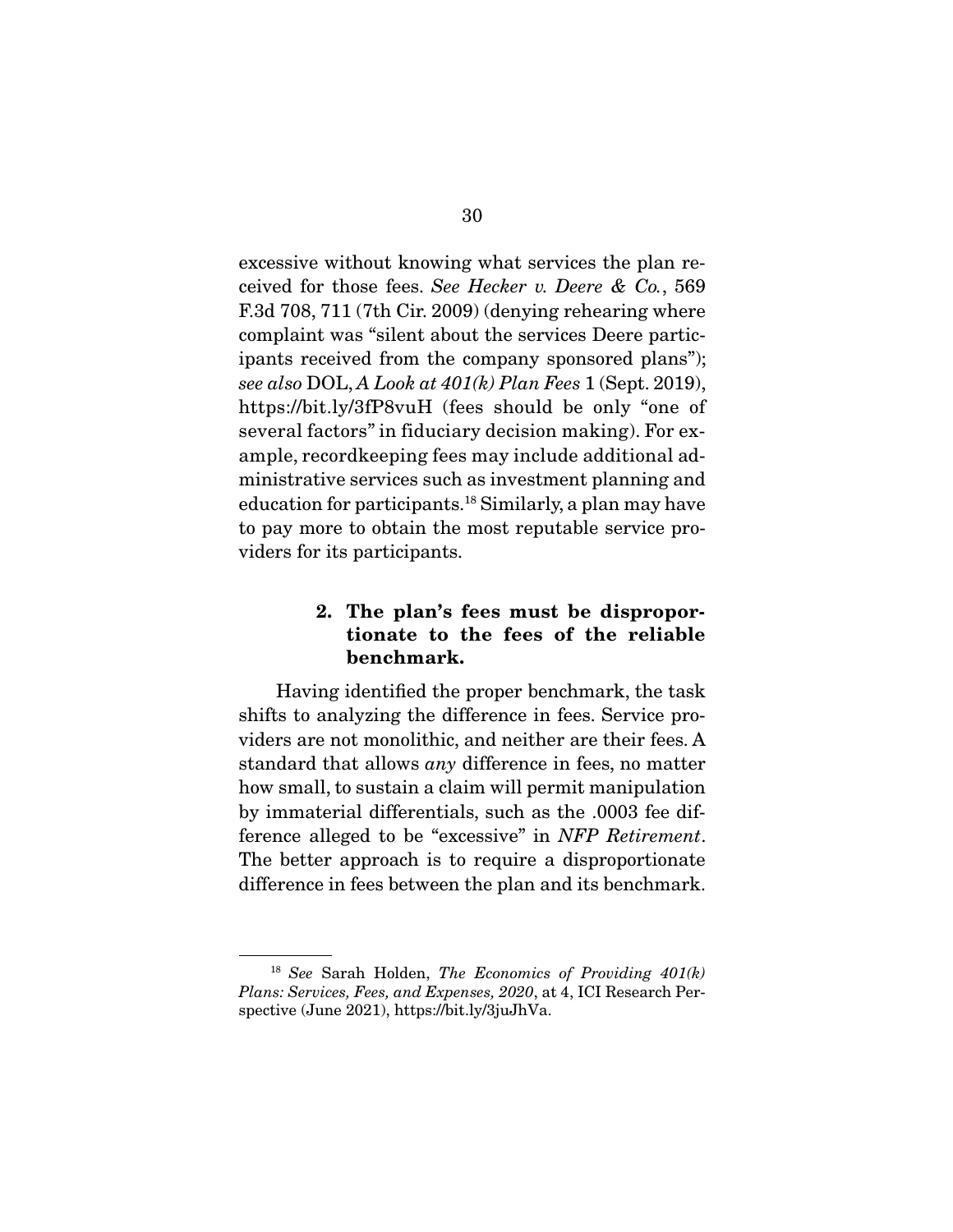#### **a. Total plan fees**

 This factor is self-evident: Unless only part of the plan's fees is alleged to be excessive, the total fees recordkeeping fees, fund expense ratios, and all other service fees—should be ascertained, and complaints should be dismissed if they fail to allege sufficient facts from which to do so. This is clearly the case when plaintiffs allege "no factual support at all for their assertion that the Plans should pay" lower fees (Kong, 2020 WL 7062395, at \*5), or where plaintiffs distort fees through misleading allegations, as they have in multiple cases involving AT&T, Walgreens, the Motion Picture Industry, and Pentegra, to name a few.

 Allegations also must show "that the fees were excessive relative 'to the services rendered.'" Young v. Gen. Motors Inv. Mgmt. Corp., 325 F. App'x 31, 33 (2d Cir. 2009) (quotation omitted). This scenario may arise where the benchmark plan offers different—or fewer services than the plan at issue, in which case some difference in fees is normal. See Daniel Aronowitz, Exposing Excessive Fee Litigation Against America's Defined Contribution Plans, Euclid Specialty Managers (Dec. 2020), https://bit.ly/3hNXJaW ("Even plans that have an identical number of participants and the same total plan assets may have very different service models."). Extra services will result in fees that "exceed those charged by a simple administrative services provider." Brown v. Daikin Am., Inc., No. 18-cv-11091, 2021 WL 1758898, at \*8 (S.D.N.Y. May 4, 2021).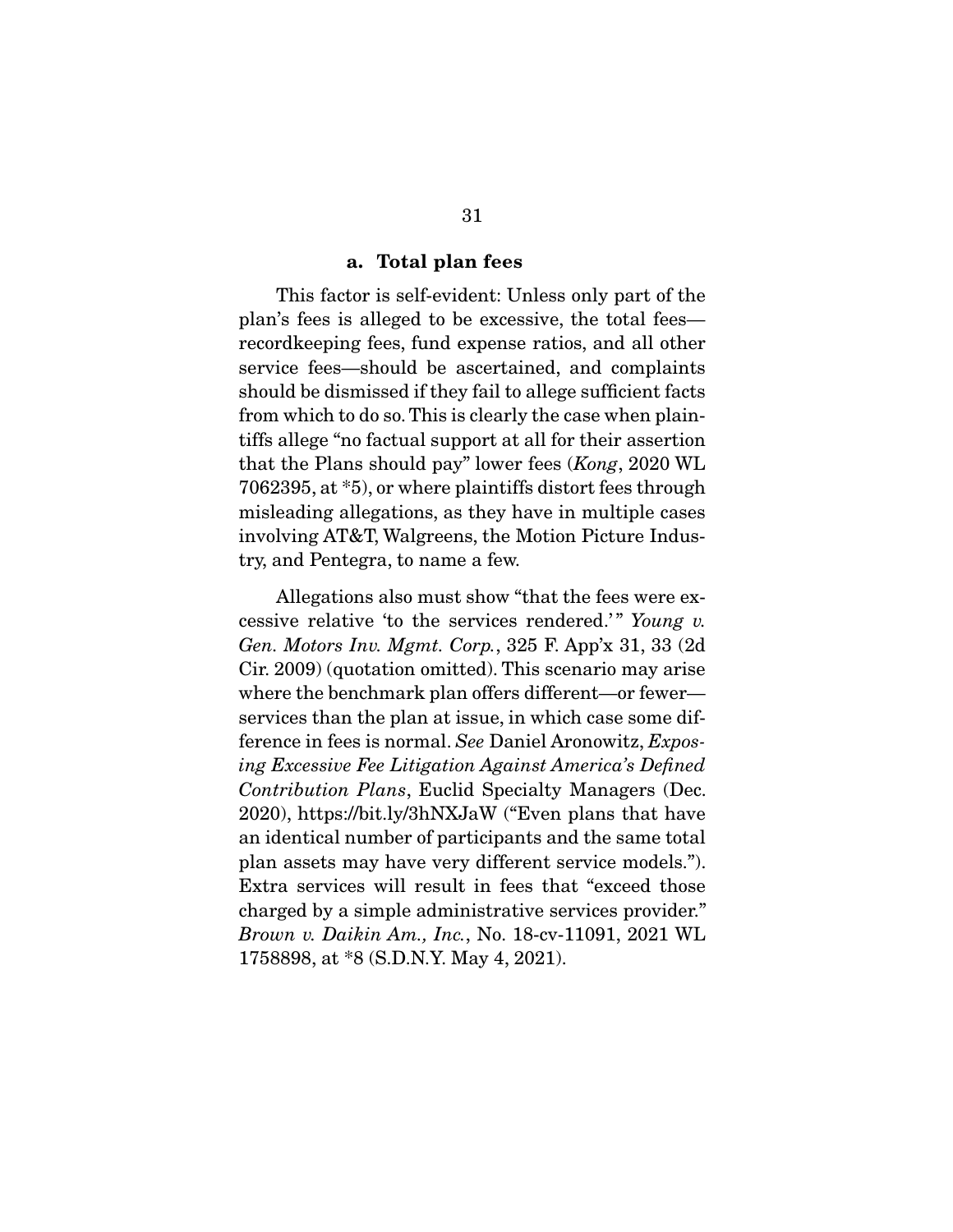Sometimes, plaintiffs also challenge the plan's share classes, claiming that the identical funds could have been obtained at a lower price, but without alleging sufficient supporting facts. This was the problem in Davis, where the Eighth Circuit agreed that defendants had "identified one plausible inference" of prudence in their selection of share classes because of the availability of larger revenue sharing payments and their efforts to shift into institutional shares in proportion to the plan's overall growth. 960 F.3d at 483. Nevertheless, the court reasoned that "mismanagement is another plausible inference" and refused to dismiss the share-class claim  $(id.)$ , disregarding the fundamental tenet that claims should be dismissed if the underlying allegations "are as consistent with lawful conduct as they are with unlawful conduct." Divane, 2018 WL 2388118, at  $*4$  (citing Twombly, 550 U.S. at 570). Instead of inferring mismanagement, courts should consider the context and associated trade-offs. See Kong, 2020 WL 7062395, at \*5 ("fiduciaries have latitude to value investment features other than price (and indeed are required to do so)" (citation omitted)).

#### **b. Fee negotiation process**

 This factor considers whether the challenged fees are the result of arm's-length negotiations. A claim cannot rest on allegations that the plan "could have obtained substantially the same investment opportunities or services at a lower cost," (U.S. Br. 12), because some difference in fees among materially identical plans will exist in a free market and, consequently, a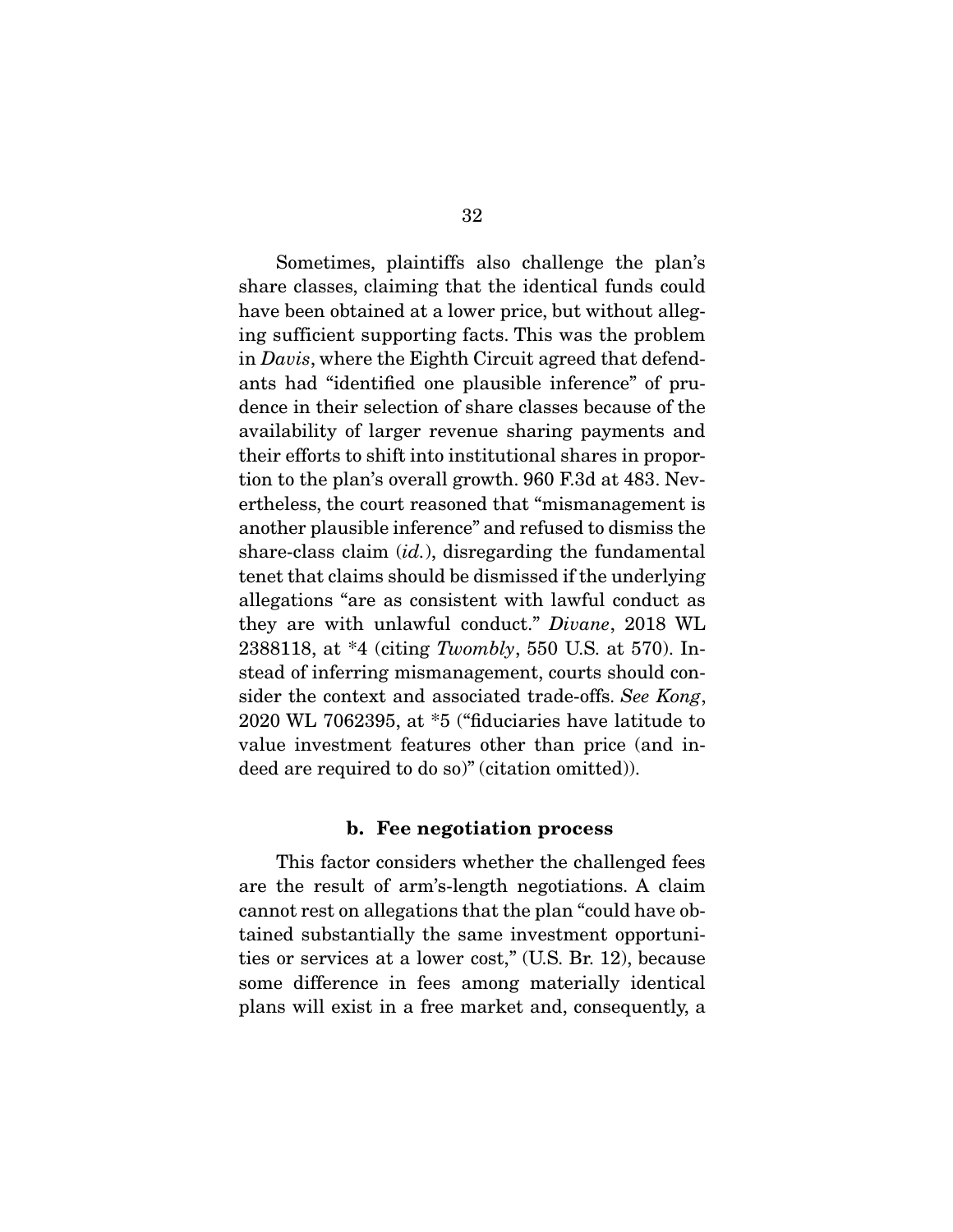lower cost will frequently be available elsewhere. But "nothing in ERISA requires every fiduciary to scour the market to find and offer the cheapest possible fund" (Hecker v. Deere & Co., 556 F.3d 575, 586 (7th Cir. 2009)), or to engage in constant negotiations with its service providers. See Chevron, 2016 WL 4502808, at \*14 ("nothing in ERISA compels periodic bidding"); Ferguson v. Ruane Cunniff & Goldfarb Inc., No. 17-cv-6685, 2019 WL 4466714, at \*8 (S.D.N.Y. Sept. 18, 2019) ("ERISA does not require plan fiduciaries to obtain competitive bids from plan service providers."). Requiring disproportionality of fees honors these principles by reducing the prospect of an excessive fee lawsuit simply because the plan might have obtained a better price with more scouring or harder negotiating.

 Courts recognize that "[fiduciaries] are [not] required to pick the lowest-cost fund, particularly when the expense-ratio differences are small...." (Davis, 960 F.3d at 486), but they tend to improperly infer that defendants either "did not negotiate aggressively enough"—which ERISA does not require—or were "asleep at the wheel" and "failed to pay close enough attention to available lower-cost alternatives." Id. at 483. Equally plausible inferences of prudent management must be considered—namely that fiduciaries considered the funds' fee structure relative to the services obtained, the funds' diversification and liquidity requirements, the degree of the fee differences compared to other options, and the range of prudent expenses in light of these factors.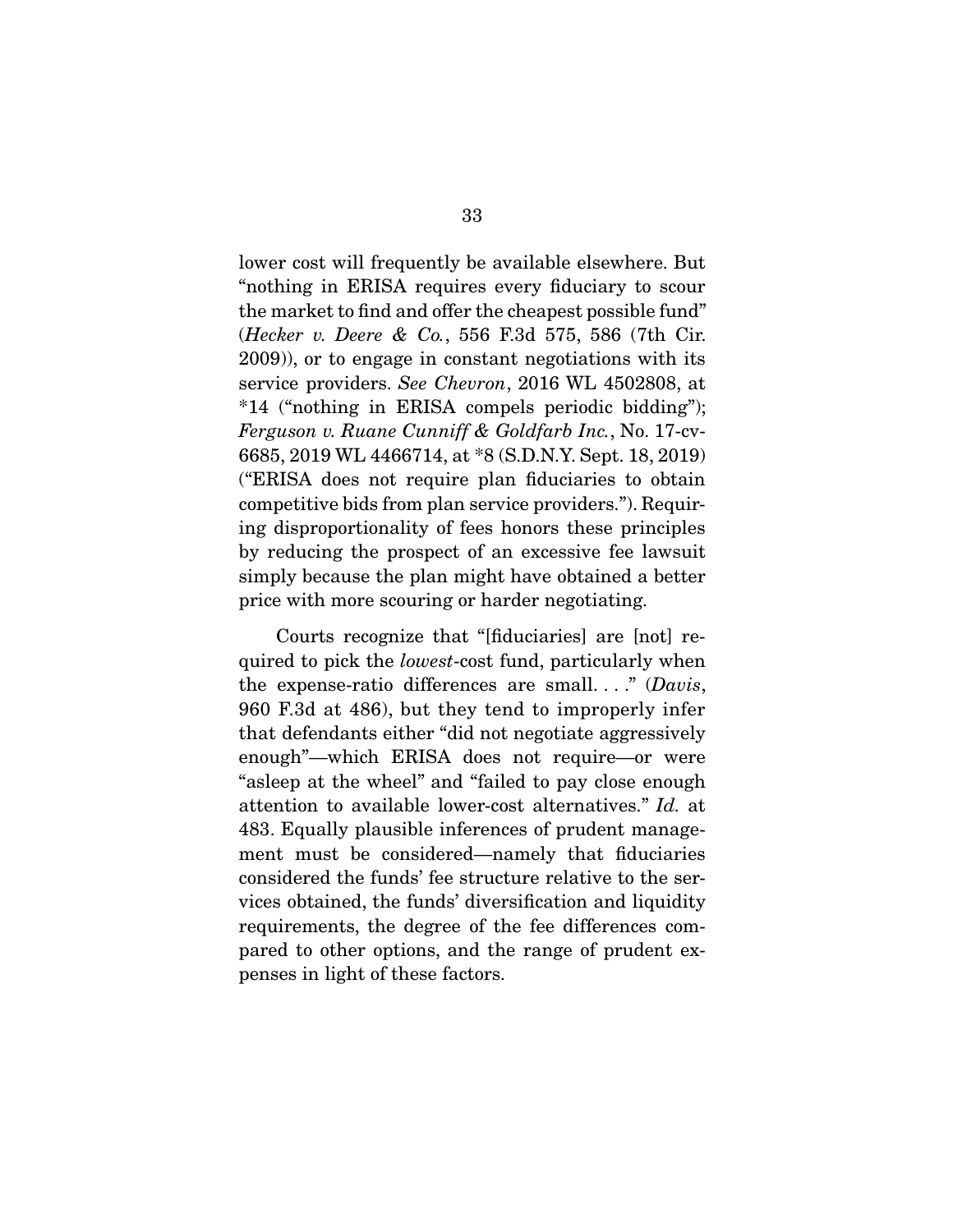#### **C. Courts should consider plan disclosures and public financial information when analyzing excessive fee lawsuits.**

 Plaintiffs already use this data for their complaints,19 and it is integral to excessive fee claims. The "excessive" element requires comparison to a benchmark, which means plaintiffs must obtain fee and performance data from the challenged plan's disclosures and then obtain the same information for their chosen benchmark(s). Nothing in Twombly or Iqbal permits plaintiffs to cherry-pick or distort the material features, performance, and fees of the plan or the benchmark(s). Thus, in *Motion Picture Industry*, a short review of the plan's Form 5500 would have confirmed that plaintiffs exaggerated the alleged fees by 300 percent (\$46 million vs. \$14 million). Supra 18-19. A similar approach in  $AT\&T$  would have prevented the case from proceeding through expensive discovery and summary judgment based on a fabricated recordkeeping fee that could have been corrected by reviewing the plan's disclosures to plaintiffs and the other participants. Supra 17-18. And in NFP Retirement, reviewing the plan's disclosures (including its Rule 408b2 disclosure) would have demonstrated the plan's low total fees and recordkeeping fee, as well as the plan's investment mix, which included a low-fee alternative

<sup>19</sup> AT&T Servs., Inc., No. 2:17-cv-8106, ECF 81 ¶¶62, 78, 102 (Form 5500s); Juniper Networks, No. 4:21-cv-6213, ECF 1 ¶¶121, 208 (Form 5000s, financial statements, plan description, fee disclosures); NFP Retirement, No. 8:21-cv-301, ECF 1 ¶¶58, 113 (Form 5500s, financial statements); Parmer, 518 F. Supp. 3d at 1302 (considering public prospectuses and the Form 5500).